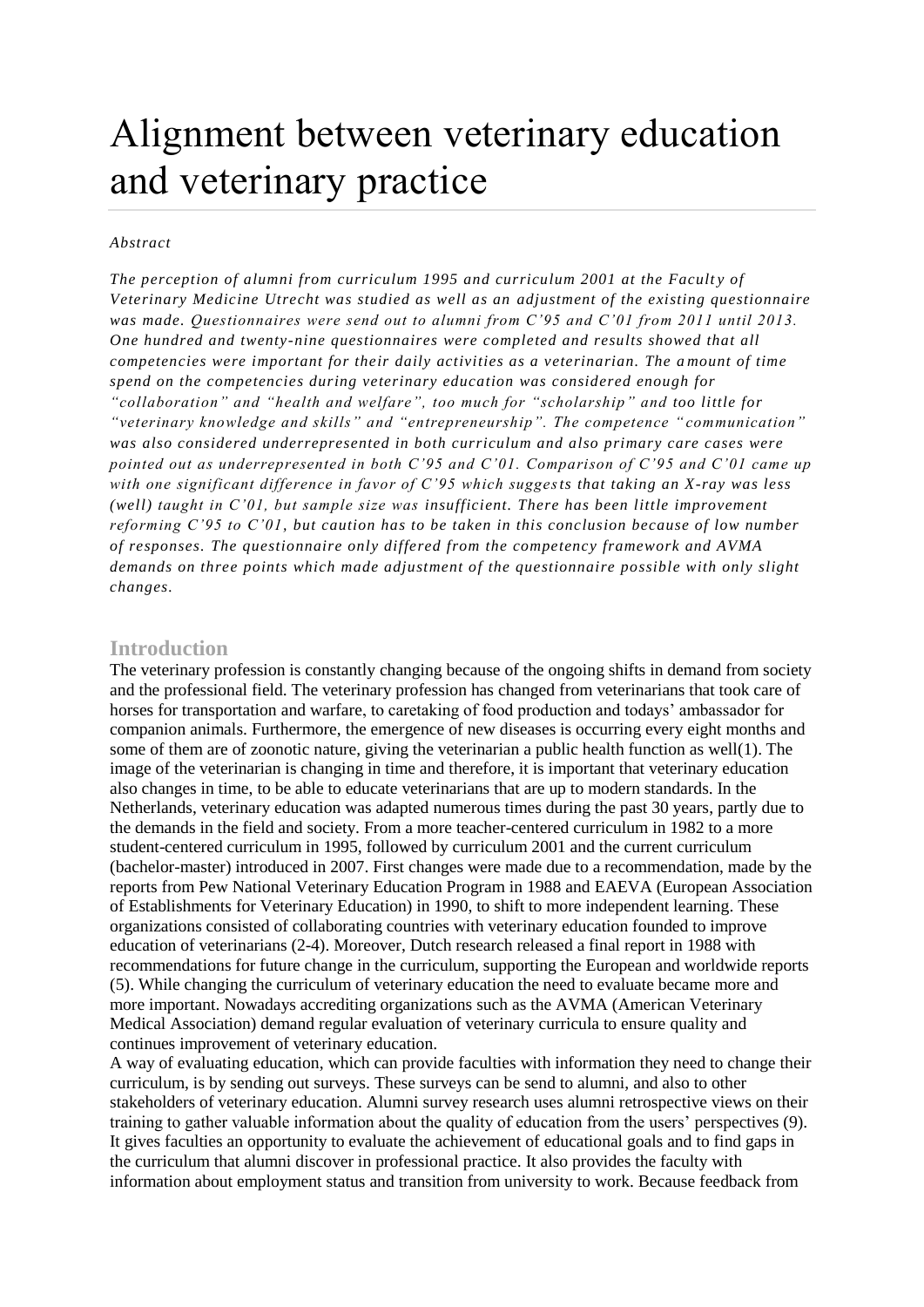alumni is always based on education from a single institution and single curriculum, results can only be used to evaluate education on that certain faculty. If alumni survey research is done regularly, it could enable faculties to continue improvement of their curriculum design and enhance the competence of their alumni. This, together with the demands from accrediting organizations, gave rise to research evaluating the veterinary education on faculties all over the world (6-9). Several faculties worldwide have used surveys that were sent out to their alumni to evaluate their curriculum. A study in England and Ireland showed that while overall appreciation of education by alumni was good, certain elements of the curriculum were in need of some improvement. Business management was one of the elements that was underrepresented in their education, where farmed fish and deer medicine was proclaimed overrepresented (6). At Tufts University School of Veterinary Medicine (TUSVM) alumni, veterinary employers and employees of the faculty were asked to fill in a survey with the aim to compare opinions of different stakeholders. Employees of the faculty had several significantly different opinions as compared to both alumni' and veterinary employers' opinions. Ethics were pointed out as important and underrepresented in the curriculum, whereas the average opinion of the faculty employees was that ethics were less important and maybe therefore less included in the curriculum. Also business management was considered to be underrepresented in Tufts Universities curriculum by alumni and veterinary employers as well (7). The Ontario Faculty of Veterinary Medicine put out a survey for alumni 7 or 10 months after graduating and concluded that overall, all alumni were capable doing their jobs. However, alumni working with horses and exotic animals were clearly less satisfied with their capabilities. The topic where alumni felt least certain about was business management (financial management) (8).

In the Netherlands a comparison was made by Jaarsma et al. (9) between two very different curricula; C'82 was a teacher-centered educational program, where C'95 was student-centered. Alumni from C'82 and C'95 both scored their training as satisfactory but some competencies scored significantly higher in C'95, such as clinical knowledge and skills, communication and academic skills. Underrepresented topics in both curricula were business management followed by communication with clients, primary care cases and practical skills. A study supporting this research put up a competency framework for which different stakeholders were asked what they thought would be the qualities of the professional veterinarian. This framework, based on 7 domains, serves as a guideline for competencies and educational goals. One of the domains is entrepreneurship, where competencies as business management and planning belong, a competency alumni felt had been underrepresented in their veterinary training (10).

After the first alumni survey done by jaarsma et al. (9), the Faculty of Veterinary Medicine at Utrecht University, sent out a questionnaire in 2011, 2012 and 2013 to alumni 2 and 5 years after graduation. Since the study by Jaarsma et al. the educational program has changed another two times. The questionnaire that was used to collect this data has not been changed over time. Thus, there is a possibility that the questionnaire is not up to date, to comply with the developments made in veterinary education, such as the new competency framework.

This study will focus on alumni from  $C<sup>3</sup>95$  and  $C<sup>3</sup>01$  and their opinions about their veterinary education. Furthermore, the questionnaire will be compared to the new competency framework and the changes in perceptions about competencies relevant for the veterinary professional to provide future research with an adapted questionnaire. The main objective of this study is:

- Find out whether or not alumni of C'95 and C'01 feel sufficiently prepared for veterinary practice and if there are differences between C'95 and C'01.

The alternate objectives of this study were:

- Assessing the existing questionnaire in the light of a changing profession and a new focus on competencies in veterinary training and whether or not the questionnaire is therefore still a sufficient instrument to perform alumni survey research
- Find out if the questionnaire is able to provide information needed to comply with demands made by the accrediting organization (AVMA).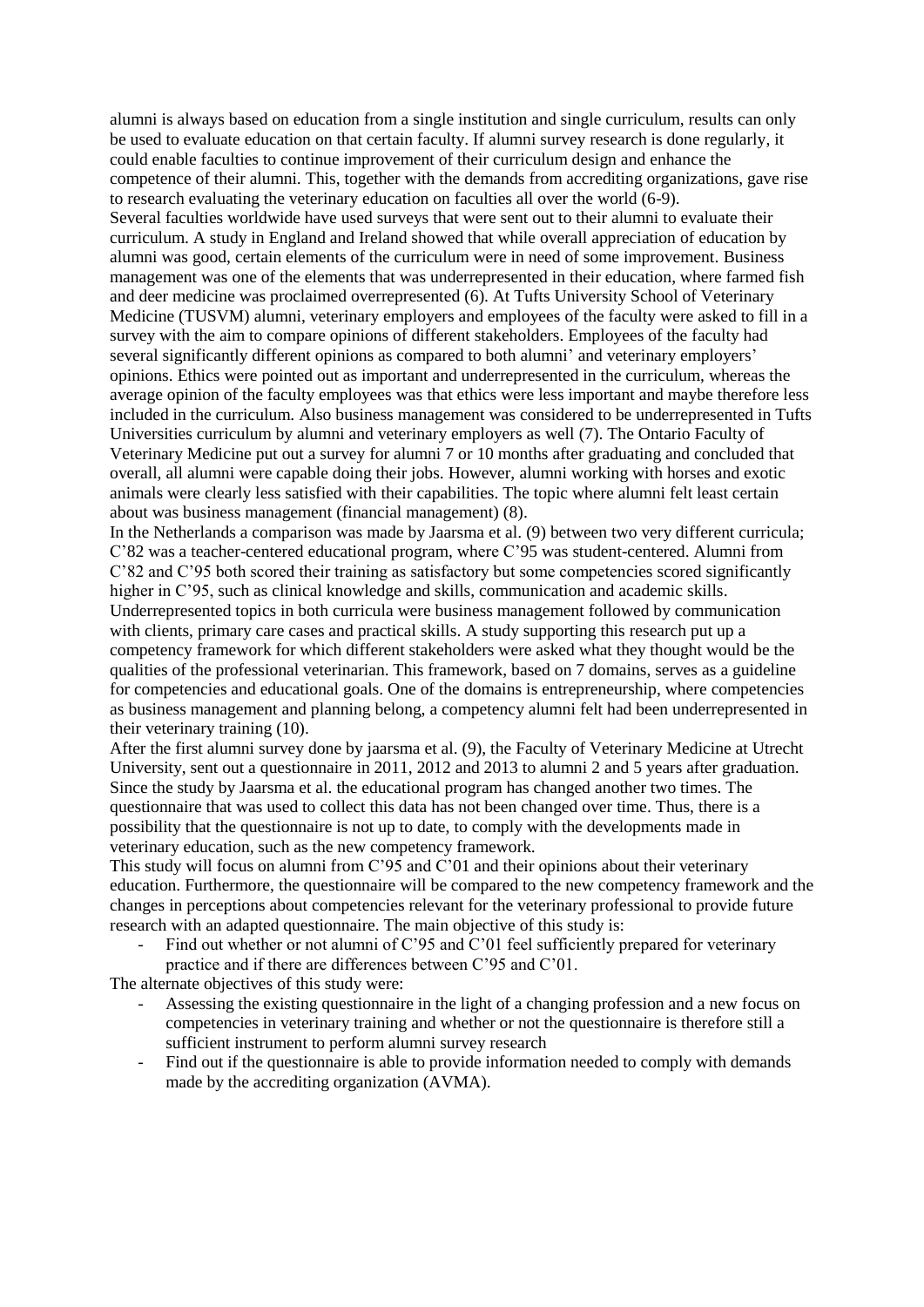# **Methods**

## **Context**

This study was conducted at the Faculty of Veterinary Medicine, Utrecht University, Netherlands. For the current study data of questionnaires taken in the years 2011 until 2014 was available. The questionnaire was not changed, apart from some minor adjustments like a change in answering possibilities from percentages to a five-point Likert scale, since first used in 2001. After analyzing the data from the questionnaire, veterinarians from C'01 and C'07 were approached by e-mail and telephone for further discussion about the results.

#### **Survey instrument**

The questionnaire developed in 2001 by Jaarsma et al. (9), was used to question alumni from 2011 until 2014. Names and email-addresses were recorded in the electronic database of the Royal Dutch Veterinary Society (KNMvD). Alumni 2 and 5 years after graduating received an email explaining the aims of this study and were assured the information would be confidential. Four and 8 weeks after the initial email, a reminder was sent to non-responders.

The questionnaire consisted of 26 multiple choice and open-ended questions about general information such as year of graduation, current and past work experience, internships during education, transition to work and the chosen track during the curriculum. Fifty-eight Likert scale (three-point or five-point scale) and open-ended questions are about competencies that have been, or not been, acquired during education. Twenty-four items asked about specific competencies relating to clinical knowledge and skills and practical/technical skills. Thirty-four items were pertained to generic competencies relating to communication and collaboration (9 items), entrepreneurship and management (8 items), scholarship (4 items), health and welfare (4 items) and personal development (9 items). Seven threepoint Likert scale questions were about the amount of attention paid to these competencies and 7 fivepoint Likert scale questions about the importance of them. Two open-ended questions addressed the topics alumni felt had been over- or under-represented in the curriculum. Two questions asked the alumni to rate their overall satisfaction with their training and their career on a scale from 1 to 10. Because of minor differences in answering possibilities in 2 of the questions, an assumption had to be made to be able to compare the results. The assumptions consisted of converting answers from one question's possibilities  $0\% \leq 5\%$  and  $5-19\%$  to little/none, 20-39%, 40-59% and 60-79% to regularly and 80-95% or >95% to (very) often. The other question's answers were converted from 0% and 0- 25% to little/none, 25-50% and 50-75% to regularly and 75-100% to (very) often.

#### **Subjects**

From 2011 until 2013 alumni, 2 and 5 years after graduating, were asked to complete a questionnaire. The alumni had either completed the '95 or the '01 curriculum. Both curricula had a six-year program. Because it is not uncommon that students take longer than 6 years to graduate and it was possible to finish the C'95 program while C'01 students had already started, in 2011 and 2012 questionnaires from students from C'95 were still available. The students from C'95 would have graduated in 2006 or 2007 and would consequently almost all be students that took longer than the planned 6 years to graduate. Furthermore, for the discussion after the analysis of the questionnaires also alumni from C'07 (the current curriculum) were approached to check if the findings from the questionnaire were still relevant for todays' education.

# **Data analysis**

The data were entered into Microsoft Office Excel sheets, in which first calculations were made. Averages per item were calculated to get an overall reflection on both curricula, after which the curriculum averages from C'95 and C'01 were calculated separately to be able to compare them with each other. For the three-point Likert scale question a mean score of <1.8 and >2.1 was considered unsatisfactory and mean scores between 1.8 and 2.1 considered satisfactory. For the five-point Likert scales <3.0 was considered unsatisfactory, a score between 3.0 and 3.5 was considered indicative of a need for improvement and a score of >3.5 was considered satisfactory. Further analysis was done using SPSS 20.0. T-tests were used to test significant differences per item between curriculum '95 and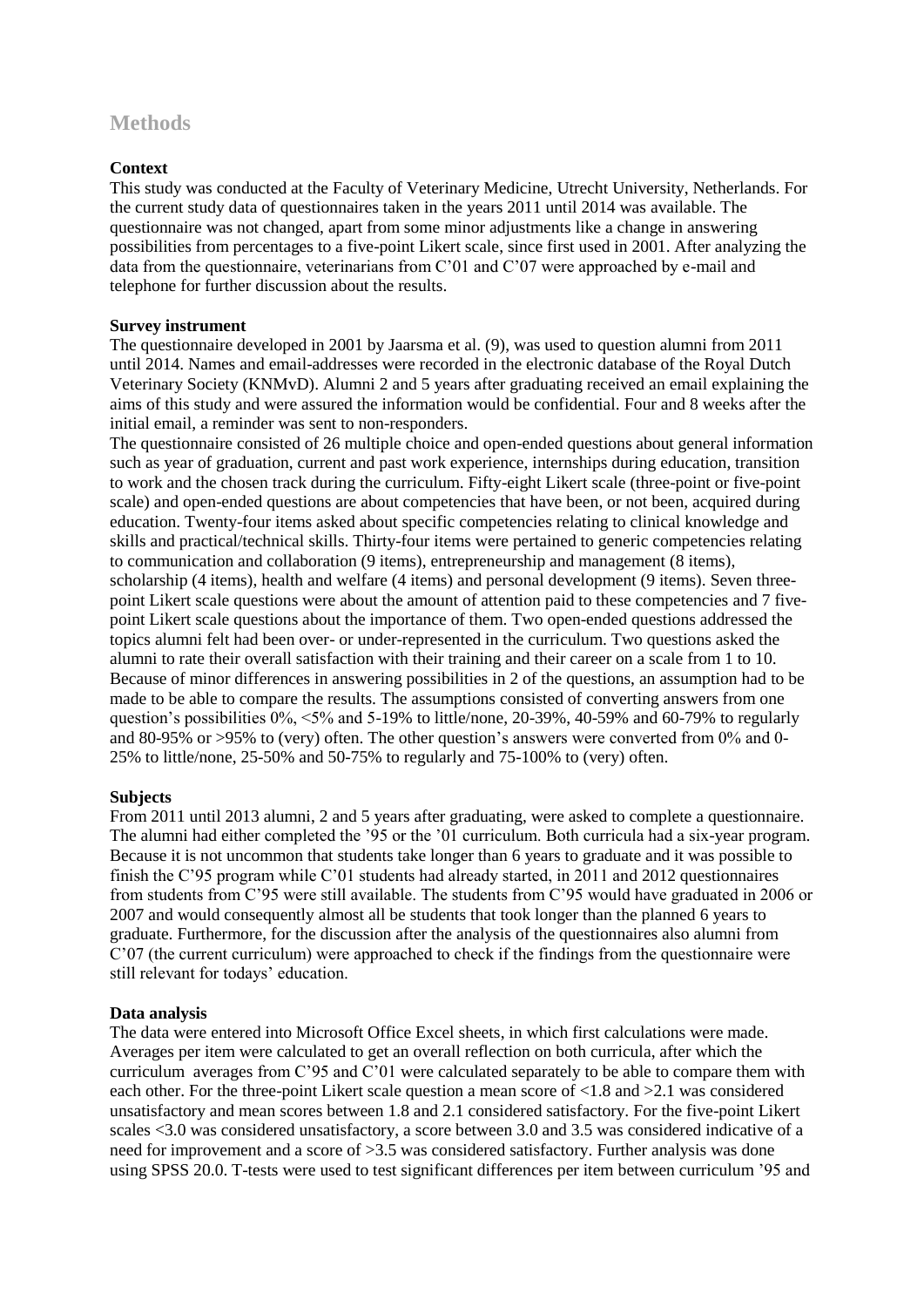'01. Cronbach's Alpha was used to assess homogeneity among items before categorizing by competency. Alpha levels higher than 0,80 were considered as groups of questions forming an average for the competence with sufficient consistency. After analysis calculations on sample size per question were done using a formula for continues variables, to make sure sample sizes were sufficiently large enough (11). The used sample size, standard deviation and level of significance were needed to calculate the number of responses needed for each individual question.

# **Results**

One hundred and twenty-nine Alumni, 2 and 5 years after graduating, completed a questionnaire that was send out to 306 alumnus in the years 2011 until 2014. Forty of the questionnaires collected were from alumnus 5 years after graduating in curriculum 1995. Sixty-two of the questionnaires collected were from alumnus 2 years after graduating in curriculum 2001 and 22 questionnaires collected were from alumnus 5 years after graduating in that same curriculum. One questionnaire was filled in by an alumnus that graduated in the bachelor/master curriculum that followed the 2001 curriculum; this questionnaire was excluded from the results. Four questionnaires returned empty and were also excluded from the results. One hundred and twenty-four questionnaires remained. Because not all respondents answered all items, the numbers of responses (n) per item are given in the tables. Furthermore, the calculated desired sample sizes are also given in the tables (SS). Because of the lack of questionnaires from curriculum 1995 alumnus 2 years after graduating, the comparison made in this study was between alumni from curriculum '95 and '01, 5 years after graduating. Results of the questionnaires completed by the 2001 curriculum alumnus 2 years after graduating were used for overall assessment of the educational programs (not in comparison with C'95).Of the 3 times questionnaires were sent out response rates were 40,8%, 39,0% and 50,7% from year '11-'12, '12-'13 and '13-'14 respectively. Of all 125 respondents included in the study, 32,8% was C'95 alumni and 67,2% was C'01 alumni. Of all respondents 63 (50,4%) alumni graduated 5 years before completing the questionnaire of which 65% in C'95 and 35% in C'01. 62 (49,6%) alumni graduated 2 years before filling in the questionnaire, all of them graduated in C'01. The competencies are divided in a group called the "specific" competencies which contains items that are traits of the veterinarian and which are not relevant for other professions. The other group, called the "general" competencies, contains items that can be important for more professions than only the veterinary profession.

# **Demographics**

Of the total of 116 participants that answered the question: 'what is you gender', 70,7% were female. In C'95, 80,6% was female, whereas in C'01 70% was female (no significant difference). The mean age was 32 years in C'95 and 32,29 years in C'01. There was a significant difference in the time it took alumni to finish their education between C'95 (7,6 years) and C'01 (6,9 years). No comparison could be made between track choices of the two curricula because the faculty changed track choices from 8 to 6 different tracks.

#### **Positions and careers after graduation**

Most of the alumni (77,4%) were in private practice, 7,3% worked or were in specialty training at Utrecht University, 8% had jobs in veterinary public health, 0,8% in education, 13,7% of the alumni were active in other veterinary jobs and 2,4% was still unemployed. The ratio of alumni working in private practice to alumni working in other positions was 85% to 15% in C'95 and 86,4% to 13,6% in C'01. Alumni of C'95 and C'01 were equally satisfied with their careers, giving an average of 7,56 and 7,90 respectively on a scale of 1 to 10 (no significant difference).

## **Overall assessment (regardless of Curriculum)**

Tables 2 ("specific" competencies) and 3 ("general" competencies) present the scores per item regardless of curriculum or year after graduating (both C'95 and C'01, 2 and 5 years after graduating). Entrepreneurship and management is the lowest scoring competence followed by health and welfare. Highest scoring competence, and only competence considered in need of improvement, is scholarship.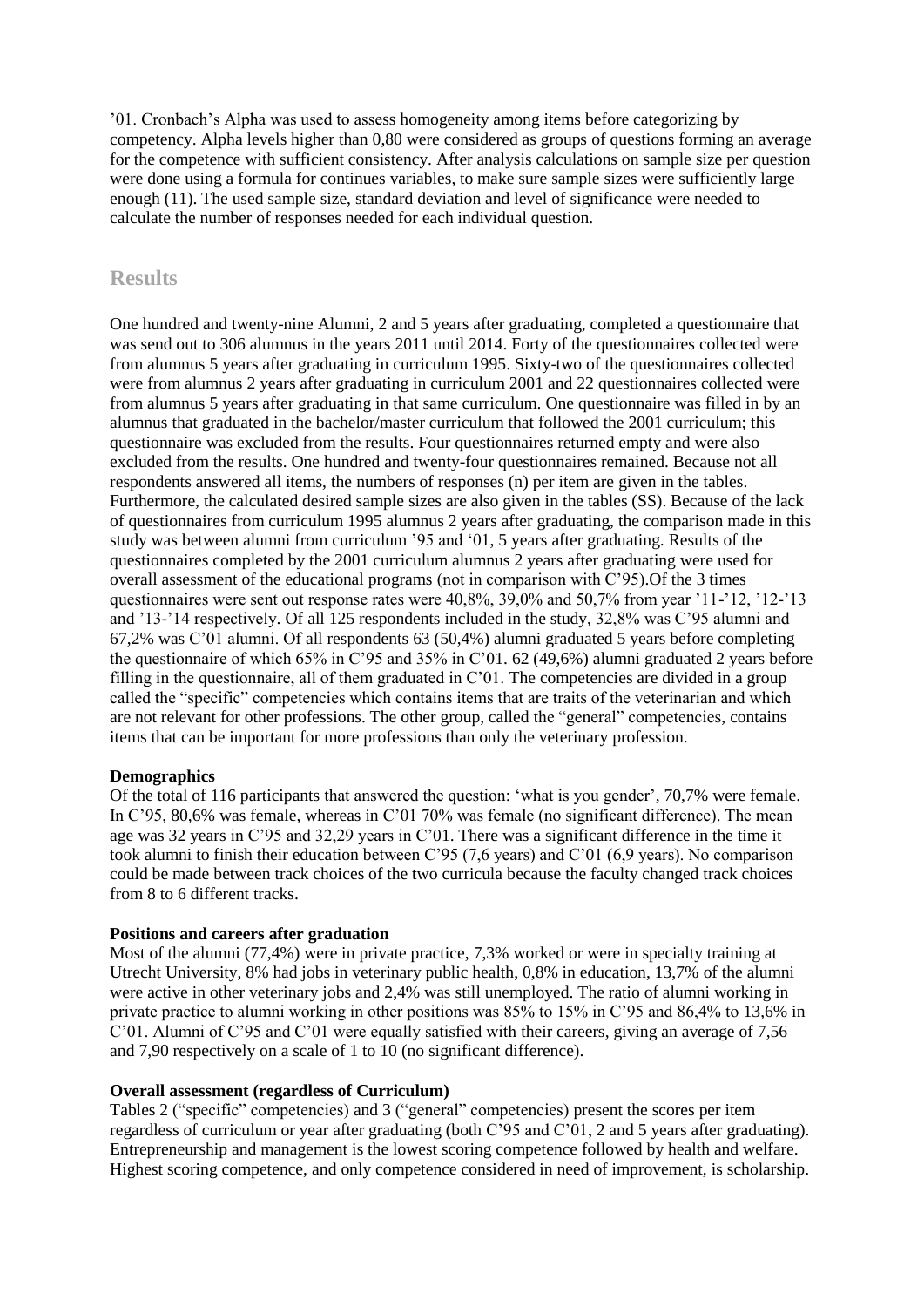6 Items (10,3%) scored a mean score of higher than 3,50, most of them were in the competence "clinical and practical knowledge and skills" (5 items). 33 Items (56,9%) scored a mean score lower than 3,00. 19 Items (32,8%) scored a mean score between 3,00 and 3,50. Mean scores and SD of answers to the question: "how much time was spend on the following competencies during veterinary training on a three-point Likert scale (1=Too little, 2=Enough and 3= Too much)" are presented in table 4 (N=120). The same is done for the question: "What is the importance for the following competencies for your daily activities on a five-point Likert scale  $(1=$  not important at all until  $5=$  very important)" in table 5 ( $N=120$ ). Scholarship is the highest scoring competence when it comes to the amount of time spend during veterinary training, where it is second lowest scoring competence when it comes to importance for daily veterinary activities. Entrepreneurship is the lowest scoring competence for both time spend during veterinary training and importance to daily veterinary activities. Thirty-four questions had a sufficient sample size of which 11 in the "specific" competencies and 23 in the "general" competencies.

| "Specific" Competencies                               | <b>Items</b>                                                                         | $\mathbf N$ | Mean | <b>SD</b> | <b>SS</b> |
|-------------------------------------------------------|--------------------------------------------------------------------------------------|-------------|------|-----------|-----------|
|                                                       | Veterinary training sufficiently prepared me to:                                     |             |      |           |           |
| <b>Clinical and practical</b><br>knowledge and skills |                                                                                      | 122         | 2,93 | 0,65      |           |
| $\mathbf{1}$                                          | Detect a veterinary problem                                                          | 122         | 3,73 | 0,74      | 93        |
| $\overline{2}$                                        | Do a full anamnesis                                                                  | 122         | 3,97 | 0,71      | 86        |
| $\overline{\mathbf{3}}$                               | Perform a physical examination                                                       | 122         | 3,98 | 0,73      | 90        |
| $\overline{\mathbf{4}}$                               | Translate observations into an examination and<br>treatment plan                     | 122         | 3,59 | 0,76      | 100       |
| 5                                                     | Make a diagnosis                                                                     | 122         | 3,58 | 0,76      | 98        |
| 6                                                     | Make a treatment plan considering public health,<br>animal health and animal welfare | 122         | 3,19 | 0,88      | 132       |
| $\overline{7}$                                        | Take preventive measures                                                             | 122         | 3,19 | 0,79      | 108       |
| 8                                                     | Give a prognosis                                                                     | 122         | 2,83 | 0,82      | 116       |
| $\overline{9}$                                        | Manage to complete a consult in preset time                                          | 122         | 2,23 | 0,95      | 156       |
| 10                                                    | Make use of treatments responsibly                                                   | 122         | 3,15 | 1,02      | 179       |
| 11                                                    | Perform simple blood diagnostics                                                     | 122         | 3,12 | 0,85      | 123       |
| 12                                                    | Perform simple laboratory work                                                       | 122         | 3,19 | 0,78      | 105       |
| 13                                                    | Perform fertility work                                                               | 122         | 2,61 | 0,87      | 129       |
| 14                                                    | Perform ultrasounds                                                                  | 122         | 2,01 | 1,00      | 172       |
| $\overline{15}$                                       | Perform x-rays                                                                       | 122         | 1,98 | 0,91      | 141       |
| 16                                                    | Perform first line surgery                                                           | 122         | 1,76 | 0,83      | 118       |
| 17                                                    | Refer patients when needed                                                           | 122         | 3,36 | 0,77      | 101       |
| 18                                                    | Euthanize an animal of the followed species track                                    | 122         | 3,02 | 1,13      | 219       |
| 19                                                    | Euthanize an animal of the other specie tracks                                       | 122         | 2,09 | 0,90      | 138       |
| 20                                                    | Perform an emergency slaughter                                                       | 122         | 2,68 | 1,12      | 215       |
| 21                                                    | Assay animals, animal transport and animal<br>slaughter                              | 122         | 2,28 | 1,01      | 174       |
| 22                                                    | Perform first aid on an animal of the chosen<br>species track                        | 122         | 3,44 | 0,87      | 130       |
| 23                                                    | Perform first aid on an animal of the other specie<br>tracks                         | 122         | 2,32 | 0,82      | 113       |
| 24                                                    | Analyze business management                                                          | 122         | 2,93 | 1,10      | 205       |

**Table 2 Mean score and SD on a 5-point Likert scale (1= poorly prepared, 5= very well prepared) for the "specific" competencies acquired during training. N= number of responses per competence or item. SS= desired sample size per item.**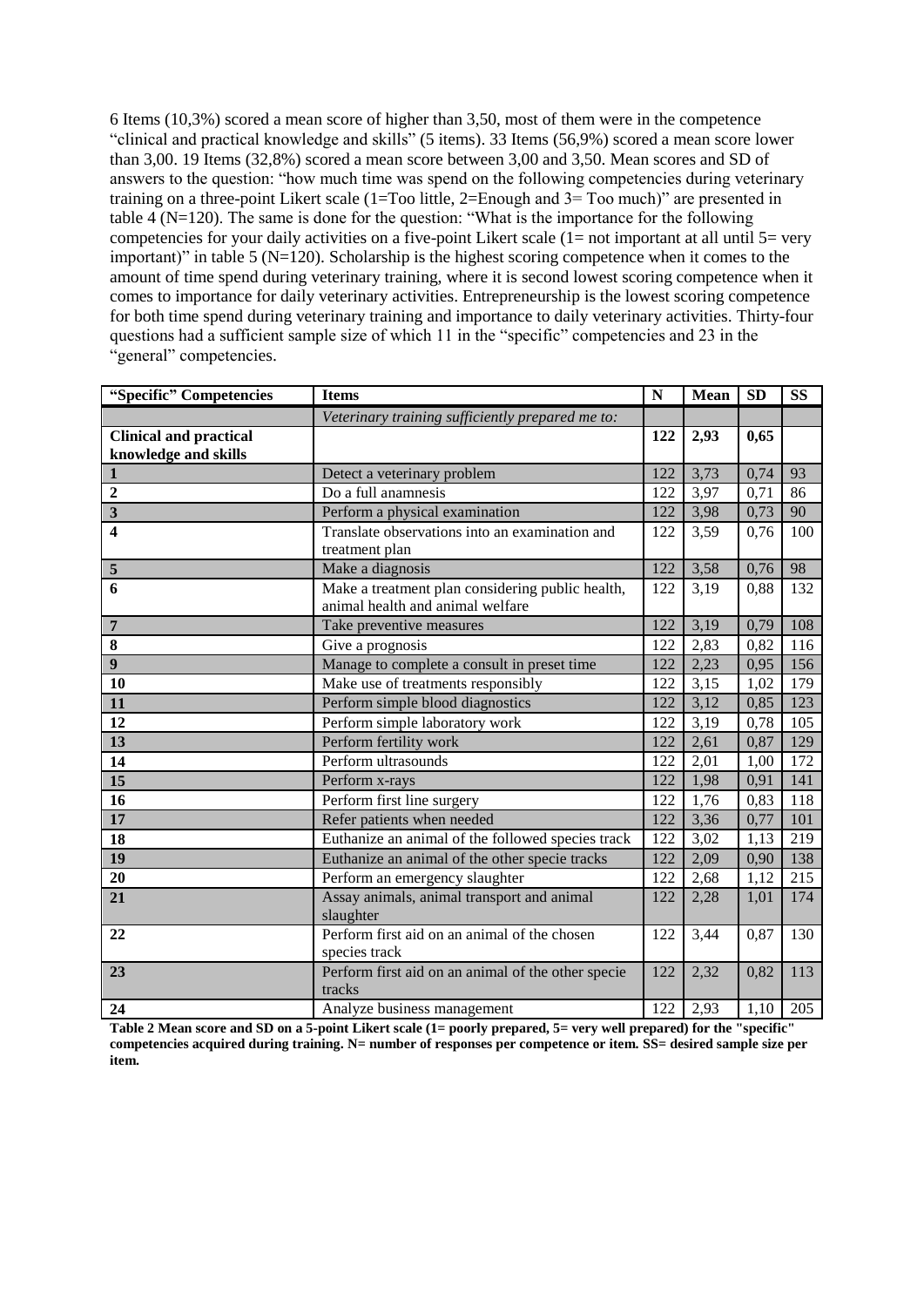| "General"<br>competencies   | <b>Items</b>                                                                     | ${\bf N}$ | Mean | <b>SD</b> | <b>SS</b> |
|-----------------------------|----------------------------------------------------------------------------------|-----------|------|-----------|-----------|
|                             |                                                                                  |           |      |           |           |
| <b>Communication and</b>    | Veterinary training sufficiently prepared me to:                                 | 121       | 2,86 | 0,42      |           |
| collaboration               |                                                                                  |           |      |           |           |
| 1                           | Pay attention to client's wishes                                                 | 121       | 3,19 | 0,82      | 114       |
| $\overline{2}$              | Give clear explanation to clients                                                | 121       | 3,16 | 0,83      | 119       |
| $\overline{\mathbf{3}}$     | <b>Breaking</b> bad news                                                         | 121       | 2,79 | 0,89      | 134       |
| $\overline{\mathbf{4}}$     | Calm down a client                                                               | 121       | 2,50 | 0,89      | 136       |
| 5                           | Put up a network                                                                 | 121       | 2,44 | 0,98      | 165       |
| 6                           | Communicate and collaborate with colleagues                                      | 121       | 3,43 | 0,77      | 103       |
| $\overline{7}$              | Give efficient instructions to colleagues and personnel                          | 121       | 2,32 | 0,92      | 144       |
| 8                           | Refer patients to colleagues                                                     | 121       | 3,33 | 0,83      | 117       |
| $\boldsymbol{9}$            | Communicate on a higher level with representatives of                            | 121       | 2,55 | 1,03      | 183       |
|                             | different veterinary fields                                                      |           |      |           |           |
| <b>Entrepreneurship and</b> |                                                                                  | 121       | 2,38 | 0,57      |           |
| management                  |                                                                                  |           |      |           |           |
| $\mathbf{1}$                | Work with protocols                                                              | 121       | 3,43 | 0,91      | 140       |
| $\boldsymbol{2}$            | Plan daily work                                                                  | 121       | 2,98 | 0,89      | 135       |
| $\overline{\mathbf{3}}$     | Give clients a pricing                                                           | 121       | 2,15 | 0,79      | 107       |
| $\overline{\mathbf{4}}$     | Manage pharmacy and supplies                                                     | 121       | 2,53 | 0,90      | 137       |
| 5                           | Manage a practice/business                                                       | 121       | 2,17 | 0,84      | 121       |
| 6                           | Create policies for the practice                                                 | 121       | 2,09 | 0,86      | 126       |
| $\overline{7}$              | Negotiate prices and costs                                                       | 121       | 1,66 | 0,66      | 75        |
| 8                           | Sell veterinary knowledge                                                        | 121       | 2,05 | 0,83      | 118       |
| Scholarship                 |                                                                                  | 121       | 3,18 | 0,68      |           |
| 1                           | Search and make use of scientific literature                                     | 121       | 4,00 | 0,76      | 100       |
| $\overline{2}$              | Perform a scientific research                                                    | 121       | 3,47 | 0,77      | 101       |
| $\mathbf{3}$                | Train other people                                                               | 121       | 2,59 | 0,90      | 137       |
| $\overline{\mathbf{4}}$     | Educate other people                                                             | 121       | 2,66 | 0,99      | 167       |
| <b>Health and welfare</b>   |                                                                                  | 121       | 2,82 | 0,17      |           |
| $\mathbf{1}$                | Asses quality programs in the light of public health                             | 121       | 2,84 | 0,77      | 103       |
| $\overline{2}$              | Guard animal welfare                                                             | 121       | 3,05 | 0,73      | 92        |
| $\overline{\mathbf{3}}$     | Act professional in case of infectious animal diseases                           | 121       | 2,75 | 0,80      | 110       |
| $\overline{\mathbf{4}}$     | Balance different interests in relation to public health,                        | 121       | 2,64 | 0,78      | 103       |
|                             | animal health, animal welfare and practice management<br>in a responsible manner |           |      |           |           |
| <b>Personal development</b> |                                                                                  | 121       | 2,93 | 0,37      |           |
| $\mathbf{1}$                | Deal with responsibilities                                                       | 121       | 2,80 | 0,86      | 127       |
| $\overline{2}$              | Deal with stress                                                                 | 121       | 2,39 | 0,91      | 140       |
| $\mathbf{3}$                | Have faith in your abilities and skills                                          | 121       | 2,66 | 0,95      | 155       |
| $\overline{\mathbf{4}}$     | Acknowledge your own limits in knowledge and skills                              | 121       | 3,25 | 0,87      | 129       |
| 5                           | Work on gaps in knowledge and skills                                             | 121       | 3,41 | 0,83      | 119       |
| 6                           | Cope with and admit mistakes                                                     | 121       | 2,90 | 0,88      | 132       |
| $\overline{7}$              | Be open to receive feedback                                                      | 121       | 3,32 | 0,92      | 146       |
| 8                           | Give feedback                                                                    | 121       | 3,13 | 0,95      | 154       |
| $\boldsymbol{9}$            | Handle conflict                                                                  | 121       | 2,52 | 0,89      | 135       |
|                             |                                                                                  |           |      |           |           |

**Table 3 Mean score and SD on a 5-point Likert scale (1= poorly prepared, 5= very well prepared) for the "general" competencies acquired during training. N= number of responses per competence or item. SS= desired sample size per item.**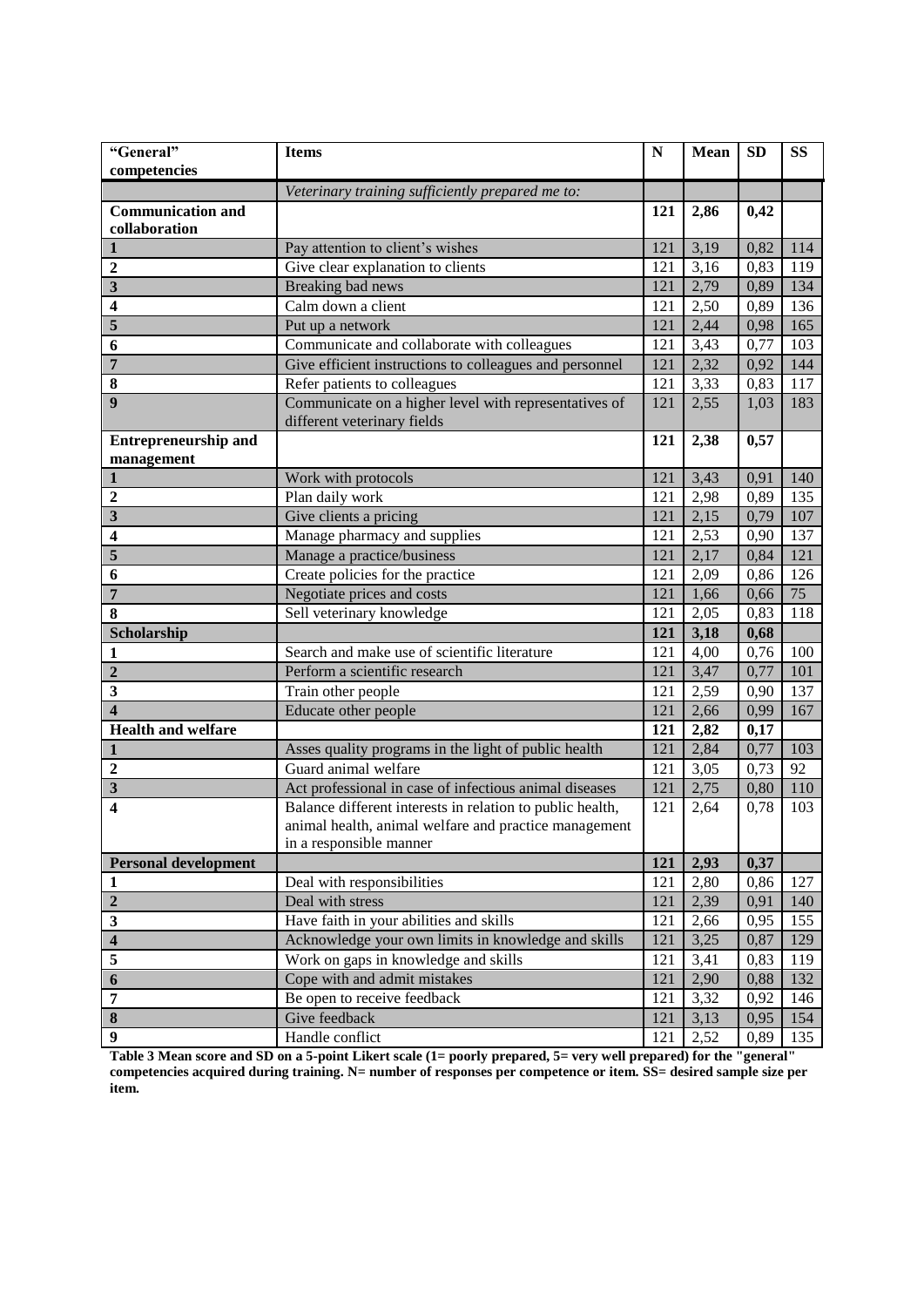| Competency                      | N   | <b>Mean</b> | <b>SD</b> | <b>SS</b> |
|---------------------------------|-----|-------------|-----------|-----------|
| Veterinary knowledge and skills | 120 | 1,65        | 0,48      | 109       |
| Communication                   | 120 | 1,50        | 0,52      | 128       |
| <b>Collaboration</b>            | 120 | 1.79        | 0,48      | 111       |
| Entrepreneurship                | 120 | 1.28        | 0.47      | 103       |
| Scholarship                     | 120 | 2.22        | 0.51      | 121       |
| <b>Health and welfare</b>       | 120 | 1.94        | 0.51      | 122       |
| <b>Personal development</b>     | 120 | 1.63        | 0.55      | 143       |

**Table 4 amount of time spend on different competencies during veterinary training (mean and SD) on a three-point**  Likert scale 1 = too little 2 = enough 3 = too much. N= number of responses per competence. SS= desired sample size **per item.**

| Competency                      | N   | Mean | <b>SD</b> | SS  |
|---------------------------------|-----|------|-----------|-----|
| Veterinary knowledge and skills | 120 | 4.34 | 0.95      | 154 |
| Communication                   | 120 | 4.79 | 0.47      | 37  |
| <b>Collaboration</b>            | 120 | 4.34 | 0,57      | 56  |
| Entrepreneurship                | 120 | 3.41 | 0,85      | 122 |
| Scholarship                     | 120 | 3.45 | 0.89      | 134 |
| <b>Health and welfare</b>       | 120 | 3.78 | 0.70      | 84  |
| <b>Personal development</b>     | 120 | 4.21 | 0.61      | 63  |

**Table 5 Importance of competencies for daily activities (mean and SD) on a five-point Likert scale 1 = not important at all 5 = very important. N= Number of responses per competence. SS= desired sample size per item.**

#### **Competencies acquired during veterinary training**

Table 6 represents the results for the "specific" competencies and table 7 represents the results for the "general" competencies. Performing x-rays' was scored significantly different between the two curricula and in favor of C'95. No competency scored higher than 3.5 average (considered satisfactory) in both curricula. However 5 items (20,83%) in the "specific" competencies and 2 items  $(5,88\%)$  in the "general" competencies had an average of  $>3.5$  (considered satisfactory). 12 Items (50%) in the specific competencies and 24 items (70,59%) in the "general" competencies had an average of <3.00 (considered unsatisfactory). One item in the section "general" competencies was considered unsatisfactory in C'95, but in need of improvement in C'01. This leaves 7 items (29,17%) in the "specific" competencies and 8 questions (23,53%) in the "general" competencies with an average score between 3.00 and 3.50 (considered in need of improvement). Highest scoring competency was scholarship followed by clinical and practical knowledge and skills. Highest scoring item was 'search and make use of scientific literature' scoring 4,03 and 4,00 for C'95 and C'01 respectively. Lowest scoring competency in both curricula is 'entrepreneurship and management' followed by 'health and welfare'. Lowest scoring item for both curricula is 'negotiate prices and costs' with an average of 1.60 for C'95 and 1.50 for C'01. Outcomes of the sample size calculations suggest that in the comparison of C'95 to C'01 only the question: "on a scale of 1 to 5 (1 being not important, 5 being very important) how important is communication for your daily activities?" had a sufficient sample size.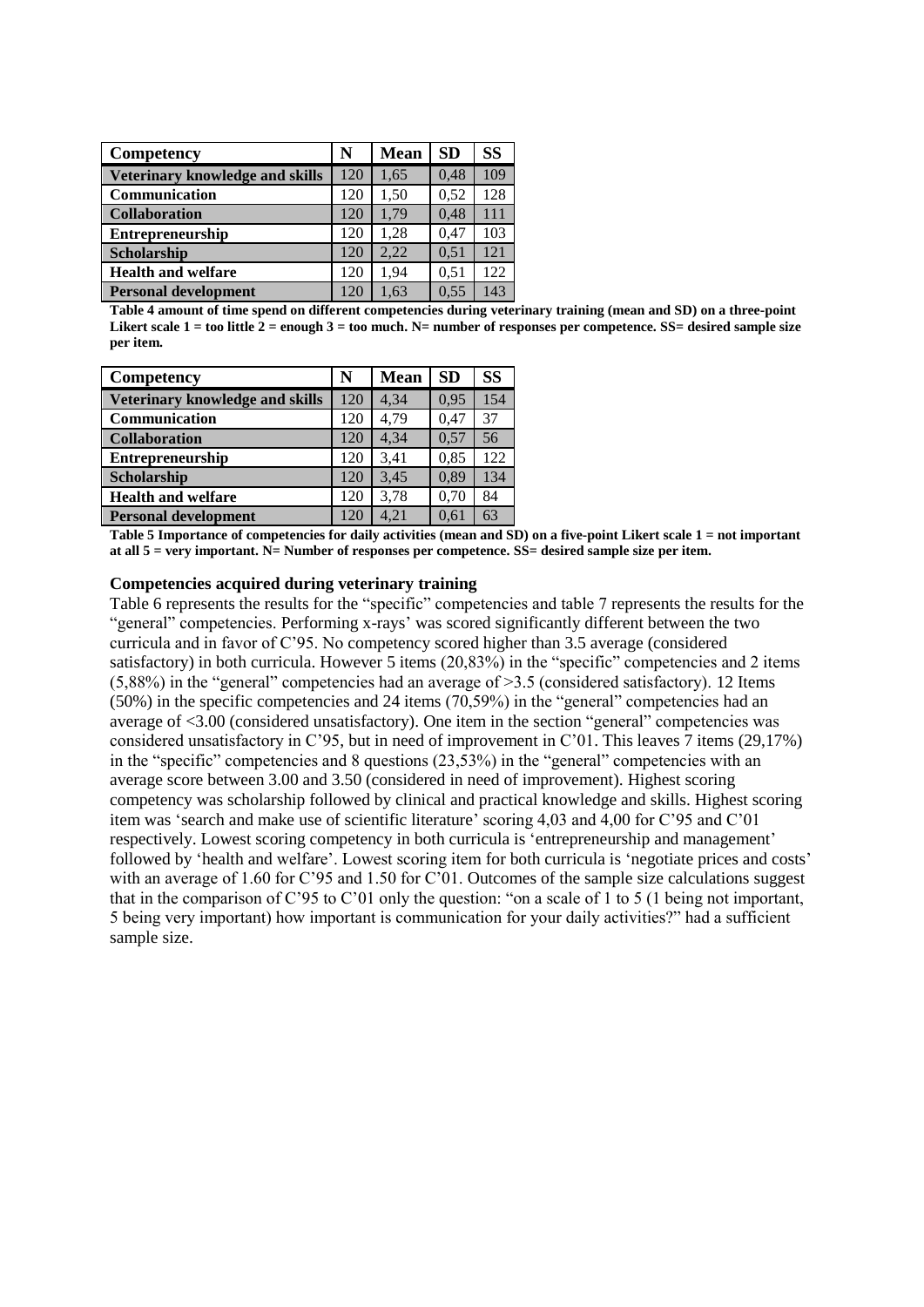| "Specific"                | <b>Items</b>                                    | ${\bf N}$  | <b>Mean</b> | <b>SD</b>  | <b>SS</b>  | ${\bf N}$       | <b>Mean</b> | SD   | <b>SS</b> | <b>Alpha</b> |
|---------------------------|-------------------------------------------------|------------|-------------|------------|------------|-----------------|-------------|------|-----------|--------------|
| Competencies              |                                                 | <b>.95</b> | <b>.95</b>  | <b>.95</b> | <b>.95</b> | •01             | •01         | 61   | 01        |              |
|                           | Veterinary training                             |            |             |            |            |                 |             |      |           |              |
|                           | sufficiently prepared                           |            |             |            |            |                 |             |      |           |              |
|                           | me to:                                          |            |             |            |            |                 |             |      |           |              |
| Clinical and<br>practical |                                                 | 24         | 2,90        | 0,66       |            | 24              | 2,87        | 0,74 |           | 0,99         |
| knowledge and             |                                                 |            |             |            |            |                 |             |      |           |              |
| skills                    |                                                 |            |             |            |            |                 |             |      |           |              |
| $\mathbf{1}$              | Detect a veterinary                             | 38         | 3,66        | 0,85       | 123        | 20              | 3,80        | 0,62 | 65        |              |
|                           | problem                                         |            |             |            |            |                 |             |      |           |              |
| $\mathbf 2$               | Do a full anamnesis                             | 39         | 4,00        | 0,69       | 81         | 20              | 3,90        | 0,85 | 124       |              |
| $\overline{\mathbf{3}}$   | Perform a physical                              | 38         | 3,89        | 0,73       | 90         | 20              | 4,10        | 0,64 | 70        |              |
|                           | examination                                     |            |             |            |            |                 |             |      |           |              |
| $\overline{\mathbf{4}}$   | Translate observations                          | 40         | 3,53        | 0,82       | 114        | 20              | 3,70        | 0,73 | 92        |              |
|                           | into an examination                             |            |             |            |            |                 |             |      |           |              |
|                           | and treatment plan                              |            |             |            |            |                 |             |      |           |              |
| $\overline{\mathbf{5}}$   | Make a diagnosis                                | 39         | 3,56        | 0,79       | 106        | 20              | 3,65        | 0,75 | 95        |              |
| 6                         | Make a treatment plan                           | 38         | 3,16        | 0,89       | 134        | 20              | 3,20        | 1,01 | 173       |              |
|                           | considering public                              |            |             |            |            |                 |             |      |           |              |
|                           | health, animal health<br>and animal welfare     |            |             |            |            |                 |             |      |           |              |
| $\overline{7}$            | Take preventive                                 | 39         | 3,36        | 0,63       | 67         | 20              | 3,05        | 0,83 | 116       |              |
|                           | measures                                        |            |             |            |            |                 |             |      |           |              |
| $\bf 8$                   | Give a prognosis                                | 39         | 2,77        | 0,81       | 112        | 20              | 2,75        | 0,79 | 106       |              |
| $\overline{9}$            | Manage to complete a                            | 37         | 2,27        | 0,96       | 158        | 20              | 2,25        | 0,91 | 142       |              |
|                           | consult in preset time                          |            |             |            |            |                 |             |      |           |              |
| 10                        | Make use of treatments                          | 38         | 3,13        | 0,99       | 168        | 20              | 3,10        | 1,02 | 178       |              |
|                           | responsibly                                     |            |             |            |            |                 |             |      |           |              |
| 11                        | Perform simple blood                            | 38         | 3,29        | 0,98       | 154        | $\overline{21}$ | 3,33        | 0,80 | 108       |              |
|                           | diagnostics                                     |            |             |            | 132        |                 |             |      |           |              |
| 12                        | Perform simple<br>laboratory work               | 38         | 3,34        | 0,88       |            | 21              | 3,38        | 0,74 | 93        |              |
| 13                        | Perform fertility work                          | 36         | 2,64        | 0,90       | 138        | $\overline{20}$ | 2,40        | 0,82 | 115       |              |
| 14                        | Perform ultrasounds                             | 36         | 1,89        | 0,89       | 134        | 20              | 1,90        | 0,85 | 124       |              |
| 15                        | Perform x-rays                                  | 36         | 2,53        | 0,81       | 112        | 18              | $1,61*$     | 0,85 | 123       |              |
| 16                        | Perform first line                              | 37         | 1,86        | 1,03       | 182        | 20              | 1,65        | 0,59 | 59        |              |
|                           | surgery                                         |            |             |            |            |                 |             |      |           |              |
| 17                        | Refer patients when                             | 37         | 3,35        | 0,82       | 116        | 19              | 3,32        | 0,75 | 96        |              |
|                           | needed                                          |            |             |            |            |                 |             |      |           |              |
| 18                        | Euthanize an animal of                          | 38         | 2,68        | 1,19       | 241        | 20              | 2,95        | 1,05 | 188       |              |
|                           | the followed species                            |            |             |            |            |                 |             |      |           |              |
|                           | track                                           |            |             |            |            |                 |             |      |           |              |
| 19                        | Euthanize an animal of                          | 37         | 2,11        | 0,97       | 159        | 19              | 1,95        | 0,97 | 161       |              |
| 20                        | the other specie tracks<br>Perform an emergency | 30         | 2,07        | 1,01       | 176        | 16              | 2,69        | 1,14 | 221       |              |
|                           | slaughter                                       |            |             |            |            |                 |             |      |           |              |
| 21                        | Assay animals, animal                           | 29         | 1,90        | 0,94       | 151        | 16              | 2,25        | 1,13 | 216       |              |
|                           | transport and animal                            |            |             |            |            |                 |             |      |           |              |
|                           | slaughter                                       |            |             |            |            |                 |             |      |           |              |
| 22                        | Perform first aid on an                         | 37         | 3,38        | 0,79       | 108        | 20              | 3,35        | 1,14 | 221       |              |
|                           | animal of the chosen                            |            |             |            |            |                 |             |      |           |              |
|                           | species track                                   |            |             |            |            |                 |             |      |           |              |
| 23                        | Perform first aid on an                         | 36         | 2,53        | 0,88       | 132        | 18              | 2,17        | 0,86 | 126       |              |
|                           | animal of the other                             |            |             |            |            |                 |             |      |           |              |
| 24                        | specie tracks<br>Analyze business               | 29         | 2,72        | 1,07       | 194        | 16              | 2,38        | 1,31 | 293       |              |
|                           | management                                      |            |             |            |            |                 |             |      |           |              |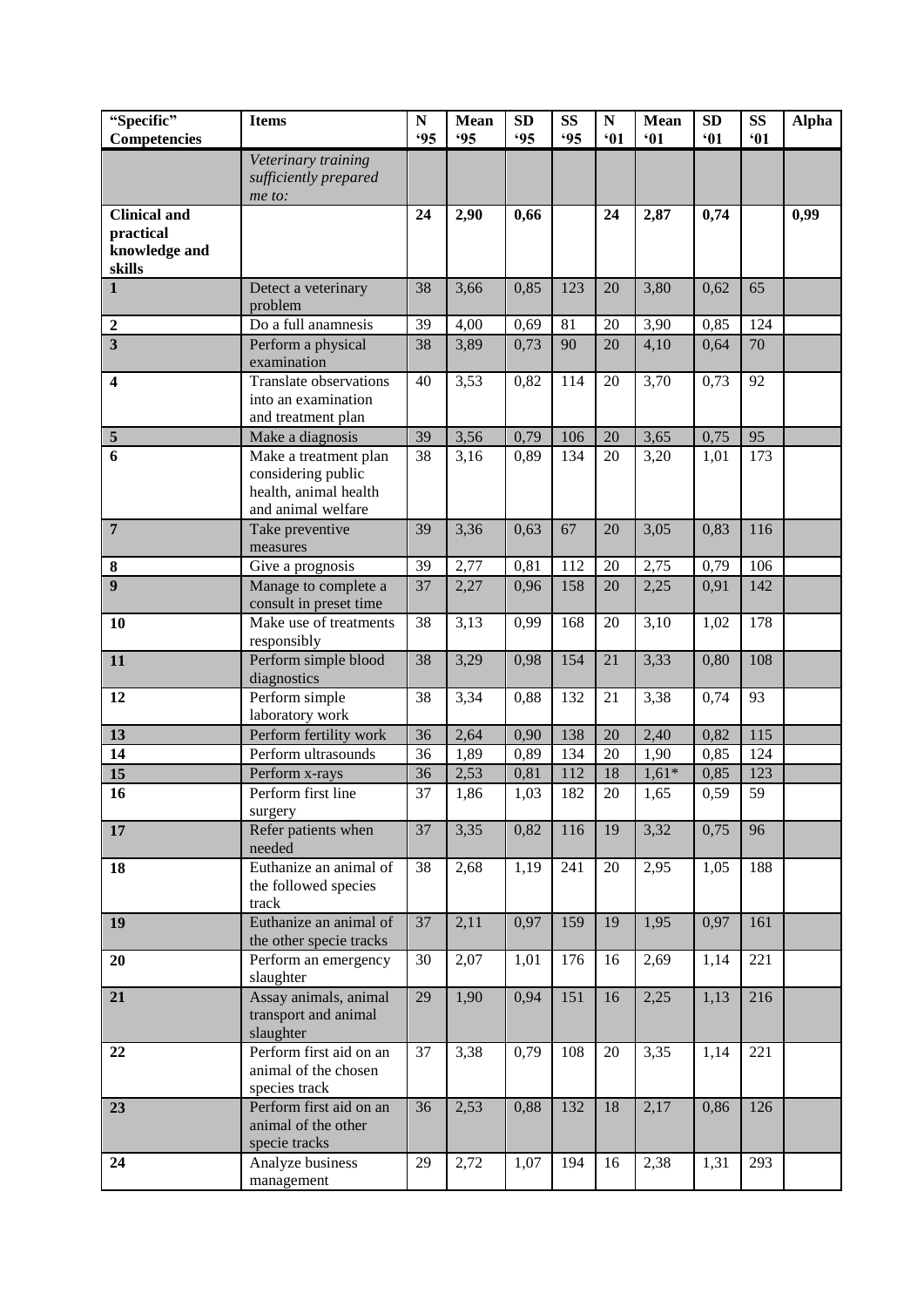**Table 6 Mean score and SD of C'95 and C'01 on a 5-point Likert scale (1= poorly prepared, 5= very well prepared) for the "specific" competencies acquired during training. N= number of responses per competence or item. SS= desired sample size per item. Cronbachs Alpha levels were calculated to ensure homogeneity in the groups (alpha's**  higher than  $0,80$  are sufficient).  $* =$  Significant differences (P<0,01).

| "General"<br>competencies          | <b>Items</b>                                                                                  | ${\bf N}$<br><b>.95</b> | Mean<br><b>'95</b> | <b>SD</b><br><b>.95</b> | SS<br><b>.95</b> | $\mathbf N$<br>•01      | <b>Mean</b><br>61 | SD<br>•01 | <b>SS</b><br>61 | <b>Alpha</b> |
|------------------------------------|-----------------------------------------------------------------------------------------------|-------------------------|--------------------|-------------------------|------------------|-------------------------|-------------------|-----------|-----------------|--------------|
|                                    |                                                                                               |                         |                    |                         |                  |                         |                   |           |                 |              |
|                                    | Veterinary training<br>sufficiently prepared me<br>to:                                        |                         |                    |                         |                  |                         |                   |           |                 |              |
| Communication<br>and collaboration |                                                                                               | $\boldsymbol{9}$        | 2,79               | 0,42                    |                  | $\boldsymbol{9}$        | 2,71              | 0,47      |                 | 0,98         |
| $\mathbf{1}$                       | Pay attention to client's<br>wishes                                                           | 40                      | 3,10               | 0,78                    | 103              | 20                      | 3,05              | 0,69      | 80              |              |
| $\boldsymbol{2}$                   | Give clear explanation<br>to clients                                                          | 40                      | 3,03               | 0,83                    | 118              | 20                      | 3,05              | 0,69      | 80              |              |
| $\mathbf{3}$                       | Breaking bad news                                                                             | 39                      | 2,87               | 0,95                    | 154              | 20                      | 2,50              | 1,00      | 171             |              |
| $\overline{\mathbf{4}}$            | Calm down a client                                                                            | 39                      | 2,44               | 0,88                    | 133              | 20                      | 2,25              | 1,02      | 177             |              |
| $\overline{\mathbf{5}}$            | Put up a network                                                                              | 39                      | 2,28               | 0,89                    | 134              | 20                      | 2,30              | 0,98      | 164             |              |
| 6                                  | Communicate and<br>collaborate with<br>colleagues                                             | 40                      | 3,30               | 0,72                    | 89               | 20                      | 3,25              | 0,72      | 88              |              |
| $\overline{7}$                     | Give efficient<br>instructions to<br>colleagues and personnel                                 | 40                      | 2,20               | 0,88                    | 133              | 20                      | 2,10              | 1,02      | 178             |              |
| 8                                  | Refer patients to<br>colleagues                                                               | 39                      | 3,26               | 0,91                    | 141              | 20                      | 3,35              | 0,81      | 113             |              |
| 9                                  | Communicate on a<br>higher level with<br>representatives of<br>different veterinary<br>fields | 40                      | 2,60               | 1,08                    | 200              | 19                      | 2,53              | 1,07      | 197             |              |
| Entrepreneurship                   |                                                                                               | 8                       | 2,28               | 0,59                    |                  | 8                       | 2,20              | 0,65      |                 | 0,97         |
| and management                     |                                                                                               |                         |                    |                         |                  |                         |                   |           |                 |              |
| $\mathbf{1}$                       | Work with protocols                                                                           | 38                      | 3,39               | 1,00                    | 171              | 20                      | 3,45              | 0,83      | 116             |              |
| $\overline{2}$                     | Plan daily work                                                                               | 40                      | 2,90               | 0,96                    | 156              | 20                      | 2,80              | 0,77      | 101             |              |
| $\mathbf{3}$                       | Give clients a pricing                                                                        | 39                      | 2,10               | 0,79                    | 106              | 20                      | 1,80              | 0,83      | 119             |              |
| 4                                  | Manage pharmacy and<br>supplies                                                               | 37                      | 2,30               | 0,74                    | 94               | 20                      | 2,45              | 0,89      | 134             |              |
| 5                                  | Manage a<br>practice/business                                                                 | 38                      | 2,11               | 0,73                    | 90               | 20                      | 1,90              | 0,91      | 142             |              |
| 6                                  | Create policies for the<br>practice                                                           | 38                      | 1,92               | 0,82                    | 114              | 20                      | 1,95              | 0,94      | 152             |              |
| $\overline{7}$                     | Negotiate prices and<br>costs                                                                 | 37                      | 1,60               | 0,64                    | 71               | 20                      | 1,50              | 0,61      | 63              |              |
| 8                                  | Sell veterinary<br>knowledge                                                                  | 38                      | 1,92               | 0,78                    | 105              | 19                      | 1,74              | 0,81      | 111             |              |
| Scholarship                        |                                                                                               | $\overline{\mathbf{4}}$ | 3,15               | 0,78                    |                  | $\overline{\mathbf{4}}$ | 3,11              | 0,71      |                 | 0,94         |
| 1                                  | Search and make use of<br>scientific literature                                               | 40                      | 4,03               | 0,73                    | 92               | 20                      | 4,00              | 0,73      | 90              |              |
| $\boldsymbol{2}$                   | Perform a scientific<br>research                                                              | 40                      | 3,58               | 0,71                    | 87               | 20                      | 3,35              | 0,81      | 113             |              |
| $\mathbf{3}$                       | Train other people                                                                            | 40                      | 2,48               | 0,91                    | 140              | 20                      | 2,65              | 0,93      | 149             |              |
| $\overline{\mathbf{4}}$            | Educate other people                                                                          | 38                      | 2,50               | 0,86                    | 127              | 18                      | 2,44              | 1,15      | 225             |              |
| <b>Health and welfare</b>          |                                                                                               | $\overline{\mathbf{4}}$ | 2,66               | 0,22                    |                  | $\overline{\mathbf{4}}$ | 2,63              | 0,11      |                 | 0,94         |
| $\mathbf{1}$                       | Asses quality programs                                                                        | 31                      | 2,77               | 0,99                    | 167              | 16                      | 2,63              | 0,89      | 134             |              |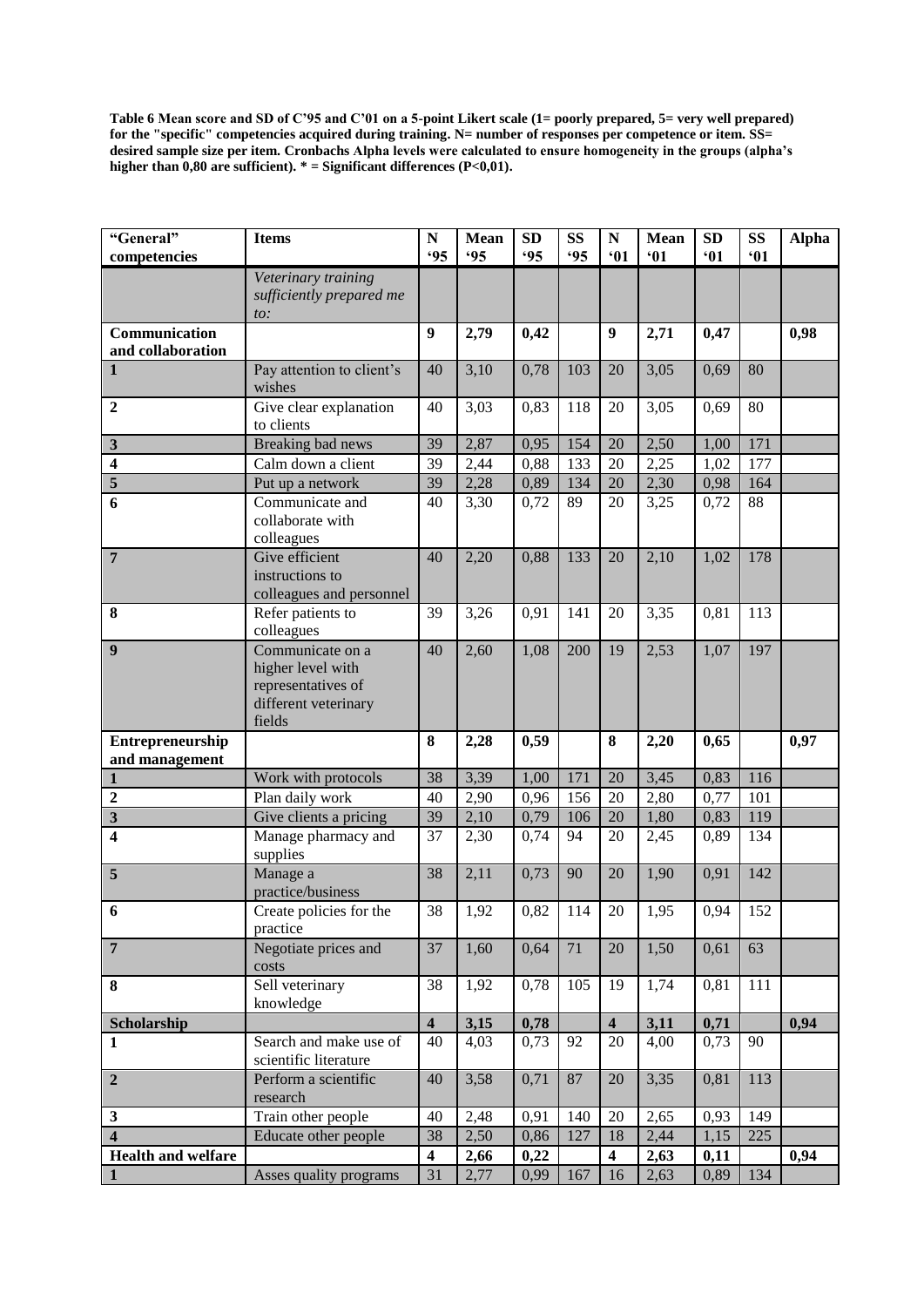|                                | in the light of public<br>health                                                                                                                                 |    |      |      |     |                  |      |      |     |      |
|--------------------------------|------------------------------------------------------------------------------------------------------------------------------------------------------------------|----|------|------|-----|------------------|------|------|-----|------|
| $\mathbf 2$                    | Guard animal welfare                                                                                                                                             | 35 | 2,89 | 0,83 | 118 | 18               | 2,78 | 0,81 | 112 |      |
| $\overline{\mathbf{3}}$        | Act professional in case<br>of infectious animal<br>diseases                                                                                                     | 36 | 2,58 | 0,91 | 140 | 16               | 2,56 | 0,96 | 159 |      |
| $\boldsymbol{4}$               | <b>Balance different</b><br>interests in relation to<br>public health, animal<br>health, animal welfare<br>and practice<br>management in a<br>responsible manner | 38 | 2,39 | 0,75 | 97  | 19               | 2,53 | 0,77 | 102 |      |
| <b>Personal</b><br>development |                                                                                                                                                                  | 9  | 2,74 | 0,34 |     | $\boldsymbol{9}$ | 2,78 | 0,41 |     | 0,98 |
| $\mathbf{1}$                   | Deal with<br>responsibilities                                                                                                                                    | 40 | 2,78 | 0,95 | 153 | 20               | 2,45 | 0,83 | 116 |      |
| $\overline{2}$                 | Deal with stress                                                                                                                                                 | 40 | 2,43 | 0,96 | 157 | 20               | 2,10 | 0,91 | 142 |      |
| $\overline{\mathbf{3}}$        | Have faith in your<br>abilities and skills                                                                                                                       | 40 | 2,58 | 0,93 | 148 | 20               | 2,65 | 0,99 | 167 |      |
| $\overline{\mathbf{4}}$        | Acknowledge your own<br>limits in knowledge and<br>skills                                                                                                        | 40 | 3,08 | 0,86 | 126 | 20               | 3,20 | 0,89 | 137 |      |
| 5                              | Work on gaps in<br>knowledge and skills                                                                                                                          | 40 | 3,33 | 0,97 | 161 | 20               | 3,25 | 0,91 | 142 |      |
| 6                              | Cope with and admit<br>mistakes                                                                                                                                  | 40 | 2,63 | 0,87 | 129 | 20               | 2,80 | 1,06 | 191 |      |
| 7                              | Be open to receive<br>feedback                                                                                                                                   | 40 | 2,93 | 0,86 | 126 | 20               | 3,25 | 1,07 | 195 |      |
| $\boldsymbol{8}$               | Give feedback                                                                                                                                                    | 40 | 2,68 | 0,94 | 152 | 20               | 2,90 | 0,97 | 160 |      |
| $\overline{9}$                 | Handle conflict                                                                                                                                                  | 40 | 2,23 | 0,83 | 118 | 20               | 2,40 | 0,94 | 151 |      |

**Table 7 Mean score and SD of C'95 and C'01 on a 5-point Likert scale (1= poorly prepared, 5= very well prepared) for the "general" competencies acquired during training. N= number of responses per competence or item. SS= desired sample size per item. Cronbachs Alpha levels were calculated to ensure homogeneity in the groups (alpha's higher than 0,80 are sufficient).**

#### **Curriculum evaluation: underrepresented and overrepresented topics, desired changes in veterinary education and transition to work**

Table 8 presents the results of the question: "did veterinary education pay too little, enough or too much time on the following competencies". Number of respondents was 39 for C'95 and 20 for C'01. Entrepreneurship scored lowest averages in both curricula, meaning least amount of time was paid on that competency during veterinary training. Scholarship was the only competence that was considered satisfactory in both curricula. In C'01 health and welfare was considered to be satisfactory whereas C'95 alumni scored an average of lower than 1.8 (considered unsatisfactory). There were no significant differences between the two curricula. In comparison, alumni were asked to score all competencies on their importance for daily activities with a five-point Likert scale, 1 being not important at all, 5 being very important (table 9). All scores were > 3.50 which is considered satisfactory. Entrepreneurship had the lowest average score and communication was considered most important for daily activities.

| Competency               | N       | <b>Mean</b> | <b>SD</b> | <b>SS</b> | N    | <b>Mean</b> | <b>SD</b> | <b>SS</b> |
|--------------------------|---------|-------------|-----------|-----------|------|-------------|-----------|-----------|
|                          | $C'$ 95 | $C'$ 95     | $C'$ 95   | $C'$ 95   | C'01 | C'01        | C'01      | C'01      |
| Veterinary knowledge and | 39      | 1,72        | 0,46      | 99        | 20   | 1,75        | 0.44      | 94        |
| skills                   |         |             |           |           |      |             |           |           |
| <b>Communication</b>     | 39      | ,38         | 0.49      | 115       | 20   | l.40        | 0.50      | 120       |
| <b>Collaboration</b>     | 39      | 1,74        | 0,50      | 118       | 20   | 1,65        | 0.49      | 114       |
| <b>Entrepreneurship</b>  | 39      | 1.28        | 0,46      | 99        | 20   | 1,20        | 0.41      | 80        |
| <b>Scholarship</b>       | 39      | 2,10        | 0,50      | 120       | 20   | 2.05        | 0,22      | 24        |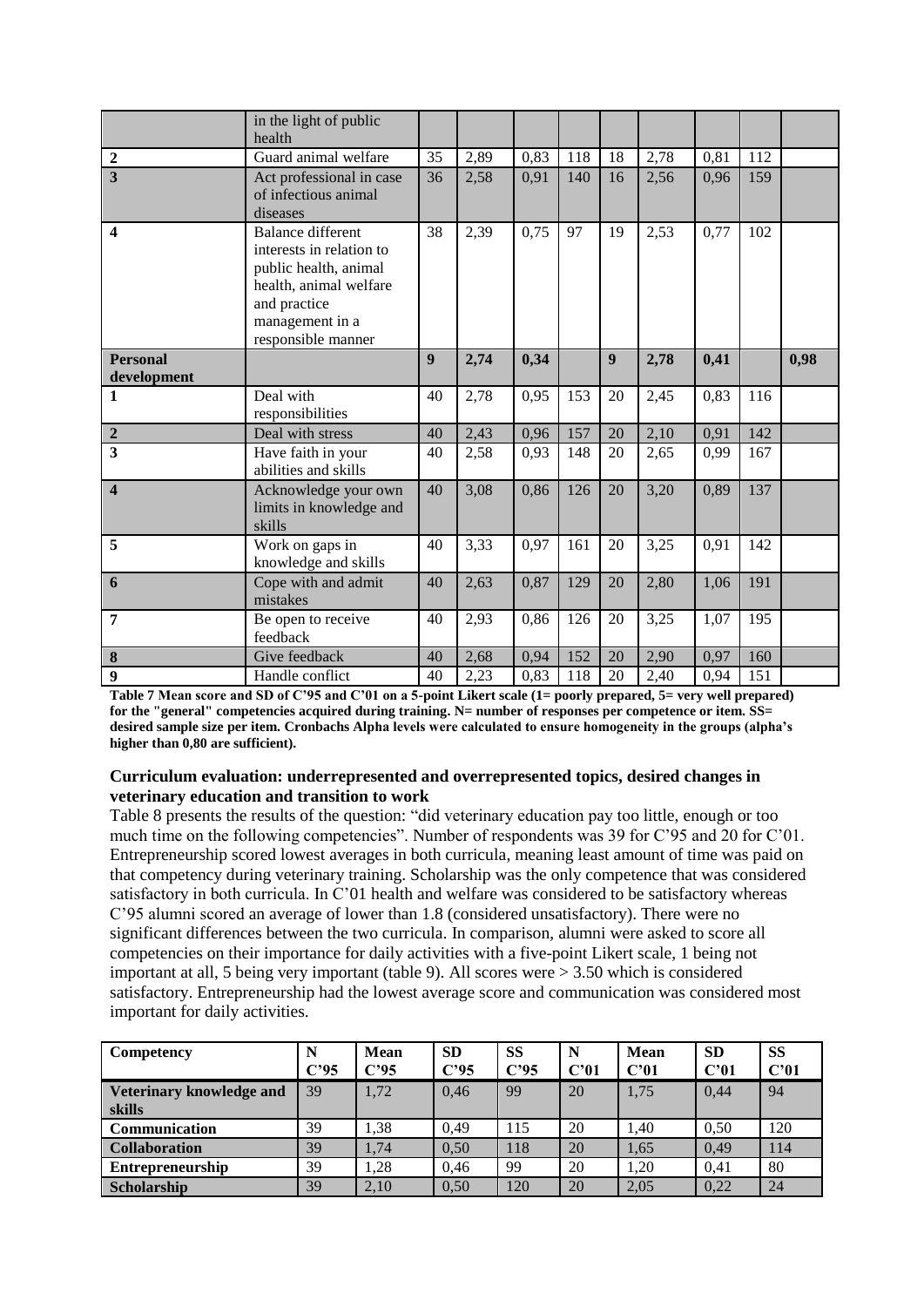| <b>Health</b> and<br>welfare     | 39<br><u>.</u> | $\overline{\phantom{a}}$<br>. | .48<br>v. | .   | 20             | 2,00       | $\sim$<br>$\sqrt{ }$<br>0.56 | 150               |
|----------------------------------|----------------|-------------------------------|-----------|-----|----------------|------------|------------------------------|-------------------|
| <b>Personal</b><br>' development | 30             | $\bigcap$<br>1.J 1            | .47<br>v. | 104 | $\Omega$<br>ZU | 55<br>1.JJ | U.J.                         | $\sqrt{2}$<br>144 |

**Table 8 amount of time spend on different competencies during veterinary training (mean and SD for C'95 and C'01) on a three-point Likert scale 1 = too little 2 = enough 3 = too much. N= number of responses per competence. SS= desired sample size per item.**

| Competency                         | N    | <b>Mean</b> | <b>SD</b> | <b>SS</b>       | N    | <b>Mean</b> | <b>SD</b> | <b>SS</b> |
|------------------------------------|------|-------------|-----------|-----------------|------|-------------|-----------|-----------|
|                                    | C'95 | $C'$ 95     | $C'$ 95   | C <sup>25</sup> | C'01 | C'01        | C'01      | C'01      |
| Veterinary knowledge and<br>skills | 39   | 4,13        | 1,03      | 181             | 20   | 4,60        | 0,75      | 97        |
| Communication                      | 39   | 4,82        | 0,39      | 26              | 20   | 4,90        | 0,31      | 16        |
| <b>Collaboration</b>               | 39   | 4,41        | 0,55      | 51              | 20   | 4,40        | 0,60      | 61        |
| <b>Entrepreneurship</b>            | 39   | 3,56        | 0.85      | 124             | 20   | 3,55        | 0.76      | 98        |
| <b>Scholarship</b>                 | 39   | 3,67        | 0,87      | 129             | 20   | 3.60        | 0,88      | 124       |
| <b>Health and welfare</b>          | 39   | 3,74        | 0.64      | 69              | 20   | 3,85        | 0,81      | 113       |
| <b>Personal development</b>        | 39   | 4.21        | 0.57      | 56              | 20   | 4.25        | 0.64      | 70        |

**Table 9 Importance of competencies for daily activities (mean and SD for C'95 and C'01) on a five-point Likert scale 1 = not important at all 5 = very important. N= number of responses per competence. SS= desired sample size per item.**

In total 79 answers were collected for the two open ended questions asking the alumni about over- and under-represented topics during veterinary training (51 from c'95 and 28 from c'01). Most common answers of the underrepresented topics for both curricula were:

- 1. Experience with primary cases and surgeries (14 responses for C'95 and 7 responses for C'01)
- 2. Communication with clients (12 responses for C'95 and 6 responses for C'01)

Other suggestions were business management (4 responses), self-management skills (time management, stress and burn-out) (6 responses) and personal development (learn from mistakes, taking initiative and work independently) (4 responses). Most common answers of the overrepresented topics for both curricula were:

- 1. Specialist cases (9 responses for C'95 and 4 responses for C'01)
- 2. Scientific research and/or science based education (6 responses for C'95 and 2 responses for C'01)

Other suggestions were education of non-track animal species (4 responses), chemistry and molecular biology (2 responses) and public health (3 responses).

The transition from university to work scored an average of 3,12 (SD 0,80) for C'95 and 2,60 (SD 1,05) for C'01 on a five-point Likert scale (1= very easy transition  $5=$  very difficult transition) (significant difference P<0,05). C'95 reasons for a difficult transition were:

- 1. Preparation due to veterinary education (47,6%)
- 2. Not enough guidance from employer (38,1%)

C'01 reasons for a difficult transition were:

- 1. Not enough guidance from employer (43,8%)
- 2. Preparation due to veterinary education (37,5%)

# **Overall quality of the curriculum**

Alumni of C'95 scored the quality of their curriculum a 6,94 (SD 1,17) and alumni from C'01 a 6,75 (SD 0,79) on a scale from 1 to 10. Moreover on a five-point Likert scale question  $(1 = \text{totally disagree},$ 5 = totally agree), asking if alumni were sufficiently educated to use practical skills and knowledge, C'95 had an average of 3,03 and C'01 an average of 3,05.

## **Questionnaire evaluation: Focus groups**

In total 377 veterinarians were approached by email and/or telephone and were asked if they were interested to take part in focus groups about the results from the questionnaire. Two hundred and eighty-three were from C'01 and 94 from C'07. Of the 283 C'01 veterinarians 161 were approached by telephone and 122 by email. In total, for C'01, 5 veterinarians were interested and available on the set dates but only 3 of them were available on the same date. Of the 94 C'07 alumni not all alumni already had a job and were therefore excluded from participation. Several veterinarians were interested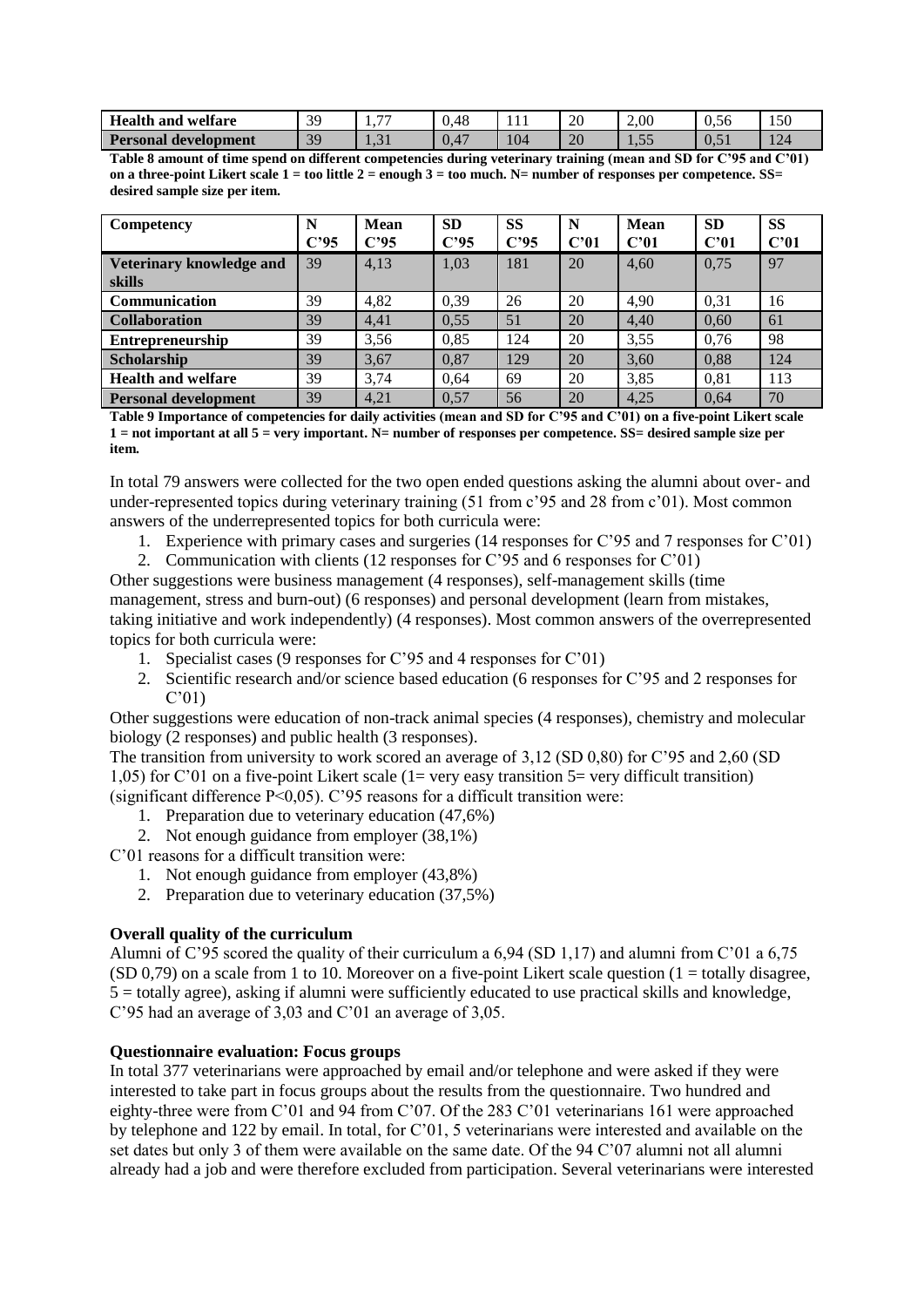but only 3 of them were available on the set dates. Because of the low number of available participants the focus groups were canceled and no further results are available.

# **Questionnaire evaluation: compliance with competency framework and AVMA demands**

Table 10 and 11 presents the comparison of the used questionnaire to the competency framework and the AVMA demands (a selection of demands relevant to the current study). The competency framework matches the questionnaire apart from some small differences in specific questions. These differences can be covered with slight adjustments to the existing questions. The AVMA demands that are relevant to this study almost totally comply with the existing questionnaire, except for the selected group the survey is sent to (not to alumni 1 year after graduation).

| <b>Domain</b>               | <b>Competency framework</b>           | <b>Covered by questionnaire</b>                   |
|-----------------------------|---------------------------------------|---------------------------------------------------|
|                             |                                       | question(s)                                       |
| <b>Veterinary expertise</b> | Perform veterinary activities in an   | Detect a veterinary problem                       |
|                             | adequate manner                       | Perform a full anamnesis                          |
|                             |                                       | Perform a physical examination                    |
|                             |                                       | Translate observations into an                    |
|                             |                                       | examination and treatment plan                    |
|                             |                                       | Make a diagnosis                                  |
|                             |                                       | Make a treatment plan considering                 |
|                             |                                       | public health, animal health and                  |
|                             |                                       | animal welfare                                    |
|                             |                                       | Take preventive measures                          |
|                             |                                       | Give a prognosis                                  |
|                             |                                       | Perform simple blood diagnostics                  |
|                             |                                       | Perform simple laboratory work                    |
|                             |                                       | Perform fertility work                            |
|                             |                                       | Perform ultrasounds                               |
|                             |                                       | Perform x-rays                                    |
|                             |                                       | Perform first line operations                     |
|                             |                                       | Euthanize an animal of the followed               |
|                             |                                       | species track                                     |
|                             |                                       | Euthanize an animal of the other                  |
|                             |                                       | specie tracks                                     |
|                             |                                       | Perform an emergency slaughter                    |
|                             |                                       | Analyze business management                       |
|                             | Perform adequately in veterinary      | Euthanize an animal of the followed               |
|                             | emergency situations                  | species track                                     |
|                             |                                       | Euthanize an animal of the other                  |
|                             |                                       | specie tracks                                     |
|                             |                                       | Perform an emergency slaughter                    |
|                             |                                       | Perform first aid on an animal of the             |
|                             |                                       | chosen species track                              |
|                             |                                       | Perform first aid on an animal of the             |
|                             |                                       | other specie tracks                               |
|                             |                                       | Calm down a client                                |
| Communication               | Communicate effectively with          | Pay attention to client's wishes                  |
|                             | clients, colleagues, other personnel, | Give clear explanation to clients                 |
|                             | and third parties                     | Breaking bad news                                 |
|                             |                                       | Calm down a client                                |
|                             |                                       | Communicate and collaborate with                  |
|                             |                                       | colleagues                                        |
|                             |                                       | Refer patients to colleagues                      |
|                             |                                       | Communicate on a higher level with                |
|                             |                                       | representatives of different veterinary<br>fields |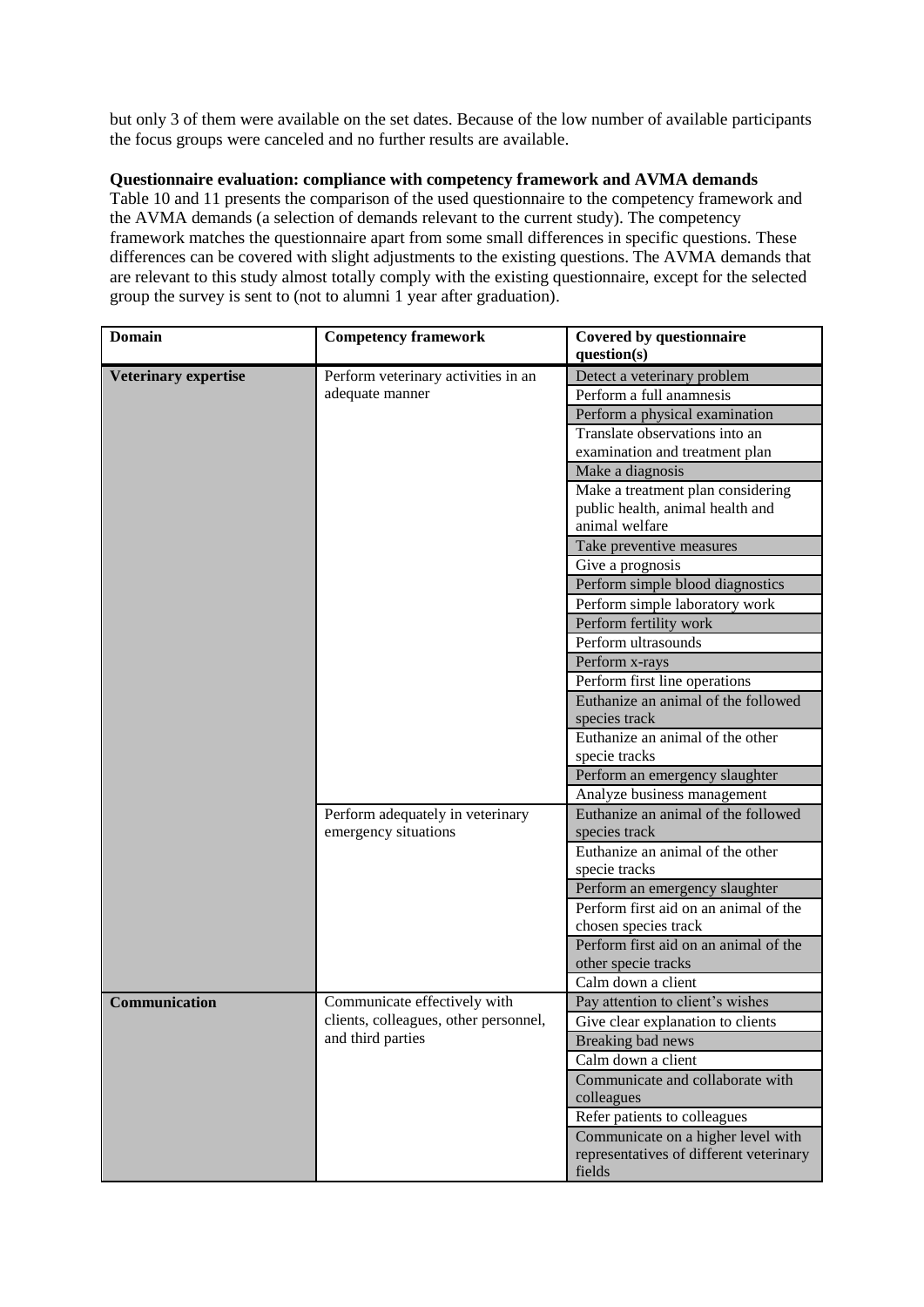|                                                                                  | Establish and maintain functional<br>relationships                                                                                               | Put up and maintain a network                                                                                                                    |
|----------------------------------------------------------------------------------|--------------------------------------------------------------------------------------------------------------------------------------------------|--------------------------------------------------------------------------------------------------------------------------------------------------|
| <b>Collaboration</b>                                                             | Collaborate effectively with<br>colleagues, practice assistants, and<br>third parties within and outside one's<br>own organization               | Communicate and collaborate with<br>colleagues<br>Refer patients to colleagues<br>Refer patients when needed<br>Give efficient instructions to   |
|                                                                                  | Effectively guide personnel, clients,<br>and third parties                                                                                       | colleagues and personnel                                                                                                                         |
| Entrepreneurship                                                                 | Plan and organize one's own practice<br>activities                                                                                               | Work with protocols                                                                                                                              |
| Manage the pharmacy and product<br>stock in accordance with quality<br>standards |                                                                                                                                                  | Plan daily work<br>Manage pharmacy and supplies<br>(MISSING: Quality standards)                                                                  |
|                                                                                  | Efficiently contribute to business                                                                                                               | Manage a practice/business                                                                                                                       |
|                                                                                  | administration                                                                                                                                   | Negotiate prices and costs                                                                                                                       |
|                                                                                  | Ensure a responsible and transparent<br>system of quality assurance in one's                                                                     | Work with protocols                                                                                                                              |
|                                                                                  | professional work environment                                                                                                                    | Create policies for the practice<br>(MISSING TRANSPARENT)                                                                                        |
| <b>Health and welfare</b><br>Take responsibility in relation to<br>public health |                                                                                                                                                  | Asses quality programs in the light of<br>public health                                                                                          |
|                                                                                  |                                                                                                                                                  | Make a treatment plan considering<br>public health, animal health and<br>animal welfare                                                          |
|                                                                                  | Take responsibility in relation to<br>animal health and animal welfare                                                                           | Guard animal welfare                                                                                                                             |
|                                                                                  | Balance different interests in relation<br>to public health, animal health,<br>animal welfare and practice<br>management in a responsible manner | Balance different interests in relation<br>to public health, animal health,<br>animal welfare and practice<br>management in a responsible manner |
| Scholarship                                                                      | Critically appraise, use, and discuss<br>scientific and professional                                                                             | Search and make use of scientific<br>literature                                                                                                  |
|                                                                                  | publications                                                                                                                                     | Perform a scientific research                                                                                                                    |
| <b>Personal development</b>                                                      | Critically reflect on the quality of                                                                                                             | Acknowledge your own limits in<br>knowledge and skills                                                                                           |
|                                                                                  | (one's own) professional activities<br>and take action to improve it                                                                             | Work on gaps in knowledge and skills                                                                                                             |
|                                                                                  |                                                                                                                                                  | Cope with and admit mistakes                                                                                                                     |
|                                                                                  |                                                                                                                                                  | Be open to receive feedback                                                                                                                      |
|                                                                                  | Act in accordance with appropriate                                                                                                               | Deal with responsibilities                                                                                                                       |
|                                                                                  | standards of individual professional                                                                                                             | Deal with stress                                                                                                                                 |
| behavior                                                                         |                                                                                                                                                  | Have faith in your abilities and skills                                                                                                          |
|                                                                                  |                                                                                                                                                  | Give feedback                                                                                                                                    |
|                                                                                  |                                                                                                                                                  | Handle conflict<br>Be open to receive feedback                                                                                                   |
|                                                                                  |                                                                                                                                                  |                                                                                                                                                  |

**Table 10 Comparison of the competency framework to the questionnaire. In red are mismatches between the framework and questionnaire. Each domain is divided into competencies for the competency framework. Each competency in the framework can be covered by several questions from the questionnaire.**

| <b>AVMA</b> demand                                 | Questionnaire question(s)                            |
|----------------------------------------------------|------------------------------------------------------|
| employment rates of graduates (within one year of  | How many months did it take for you to find          |
| graduation)                                        | employment that matches your education               |
|                                                    | In which branches were you formerly employed         |
|                                                    | In which branch are you currently employed (is       |
|                                                    | provided with the possibility to answer: "I am, and  |
|                                                    | have always been, unemployed")                       |
|                                                    | No questionnaires were sent to Alumni one year after |
|                                                    | graduation                                           |
| assessments of graduating seniors; and assessments | See table 6 comparing competency framework to        |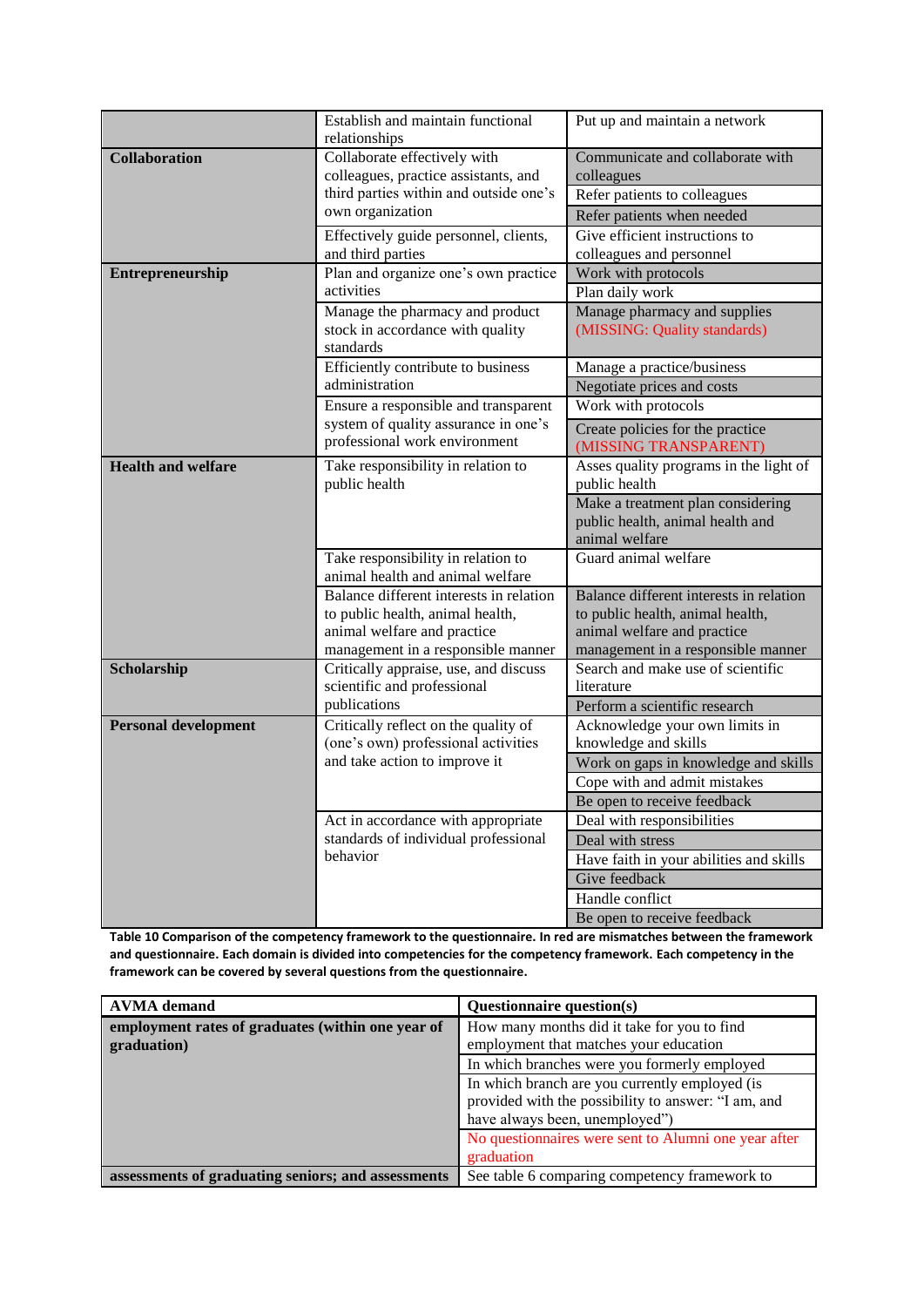| of alumni at some post-graduation point (for      | questionnaire                                          |
|---------------------------------------------------|--------------------------------------------------------|
| example, three and/or five years post-graduation) | Which subjects have been underrepresented during       |
| assessing                                         | education                                              |
| educational preparedness and employment           | Which subjects have been overrepresented during        |
| satisfaction                                      | education                                              |
|                                                   | Do you agree that your education has prepared you      |
|                                                   | enough for your first employment                       |
|                                                   | On a scale of 1 to 10, how do you score you education  |
|                                                   | On a scale of 1 to 10, how satisfied are you with your |
|                                                   | employment                                             |

**Table 11 comparison of relevant AVMA demands to the questionnaire. In red are mismatches between demands and questionnaire. Each AVMA demand can be covered by several questions in the questionnaire.**

# **Discussion**

The purpose of this study was to examine how alumni of two curricula evaluate their training in light of their experiences in veterinary practice 2 and 5 years after graduating. Moreover the questionnaire had to be evaluated in order to ensure an adequate and efficient survey instrument for alumni survey research in the future.

Response rates of this current study are lower than previous alumni survey research done by Jaarsma et al. (9). Discussion about the results of the comparison between C'95 and C'01 is difficult, if not impossible, because of the too small sample sizes, except for one question about communication. However, discussion about the results of the overall assessment does come up with some conclusions about veterinary education regardless of the curriculum alumni had followed.

Overall assessment of veterinary education at Utrecht University shows that all competencies are rated as important for the daily activities of the alumni. This is in line with the competency framework (10). When ranking the different competencies from 1 to 7 (1 = highest score, 7 = lowest score) on mean scores given by alumni on the importance of the competencies for their daily activities, the competency "communication" comes in at first place. This question was answered by 120 alumni whereas the calculated sample size needed for a reliable result was 37. This implies that communication skills are of great importance for a veterinarian. The results also show that the opinion of alumni is that education of communication skills is underrepresented in veterinary training. However, all items that had scores lower than 3,00 (table 3) in the competence "communication" did not have a sufficient sample size. Also the question if too little, enough or too much time was spend on communication during veterinary education did not have a sufficient sample size which makes conclusions about education in communication skills difficult. The competence "scholarship" scored an average score of 2,22, which is considered unsatisfactory (too much time was spend on this competence). Sample size for this question was 120 whereas the needed sample size was 121. Although the sample size does not exactly meet the needed sample size this does strongly suggest that "scholarship" is overrepresented in veterinary education. "Health and welfare" was the only competence considered educated enough (average score of 1,94) with a sample size of 120 (needed sample size was 121). The other 5 competencies scored lower than 1,8, but only the competencies "veterinary knowledge and skills", "collaboration" and "entrepreneurship" had sufficient sample sizes which suggests that these competencies received too little amount of time during veterinary education. Items 8, 16 and 23 of the competence "veterinary knowledge and skills" and items 3, 5, 7 and 8 of the competence "entrepreneurship" (table 2 and 3) support this suggestion with average scores lower than 3,00 and sufficient sample sizes.

The results of this study also show that, when comparing C'95 and C'01, there was only one significant difference between the opinions of the two curricula. The difference was in favor of C'95 which might suggest that performing an x-ray, is less (well) taught in C'01 than in C'95. The only other difference was that C'01 scored receiving feedback between 3.0 and 3.5 (considered in need of improvement) where C'95 scored the same question  $\leq$ 3 (considered unsatisfactory). The difference was not significant, but still suggests a slight improvement in C'01. Results show that 20.83% of the questions in the "specific competencies" scored an average of >3 (considered satisfactory) and 5.88% of the questions in the "general competencies" scored an average that was considered satisfactory.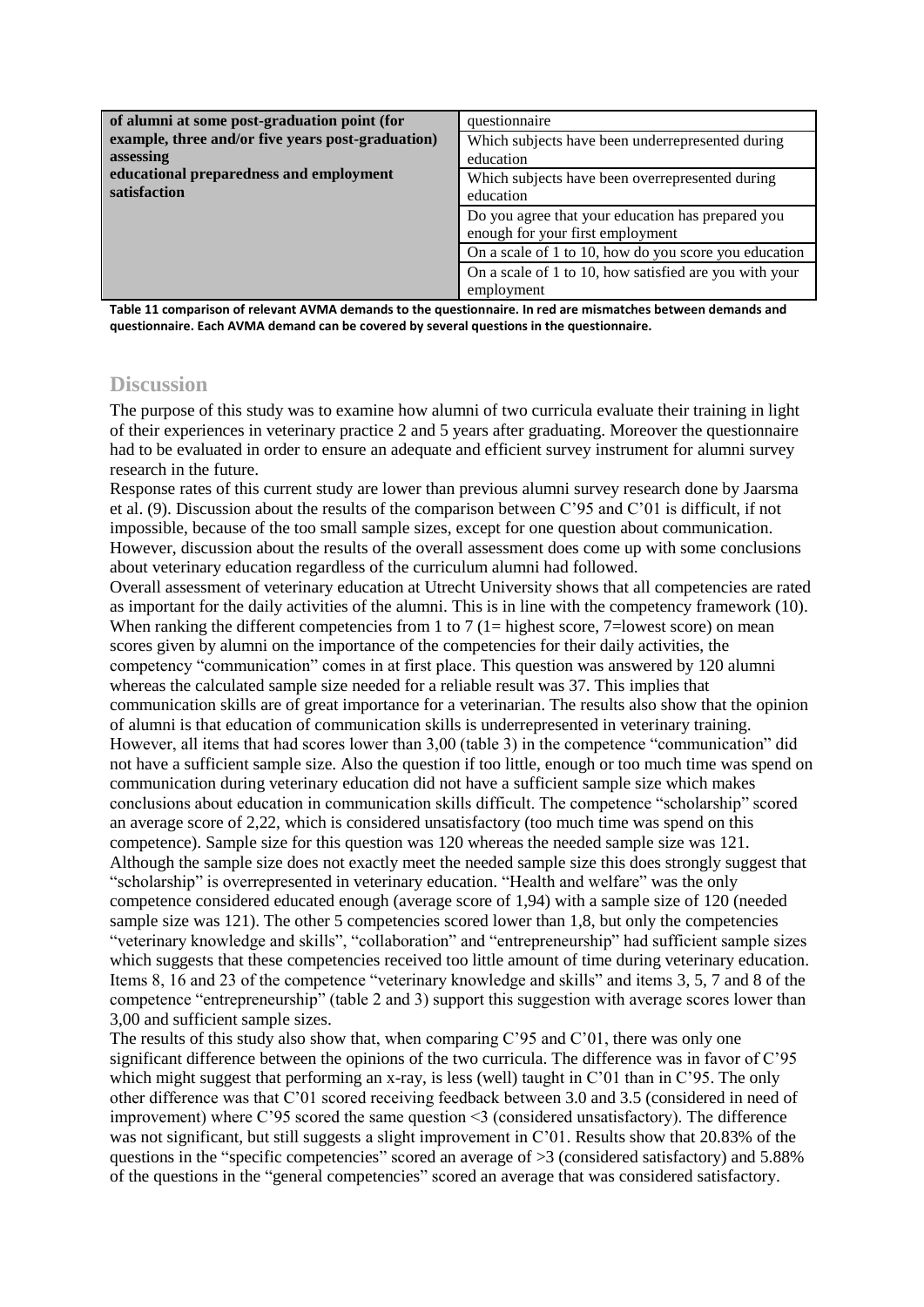This could mean that alumni are still well prepared for the specific competency despite of more attention to general competencies during their training.

The alumni of both C'95 and C'01 pointed out "primary care cases" and "communication skills" as competencies that were underrepresented in veterinary education and of high importance for working in veterinary practice. This could be because veterinarians are expected to perform work independently, from their first day at work. This is also evident when looking at the reasons why alumni feel transition from university to work was difficult. For C'01 guidance at work was number 1 reason for the difficult transition and for C'95 it was reason number 2. This could suggest that transition from university to work is less dependent on the veterinary education for C'01 than it was for C'95 and that it was more dependent on the practice they started working after university (one with much or little/none guidance from colleagues). Nevertheless, preparation by veterinary education received an almost identical score, and is therefore probably also of great importance to a good transition.

The results from this study appear to show that there has been little improvement in reforming C'95 to C'01. Most competencies were still perceived as unsatisfactory when it comes to the amount of time spent on the competency during veterinary training. Other competencies are rated as satisfactory but later on labeled as competency that was being overrepresented in the curricula. These results are not in line with the study from Jaarsma et al. where the reformed curriculum 1995 improved significantly on several competencies in comparison with curriculum 1982 (9). However, primary care cases and communication skills were also perceived as deficiencies of veterinary education, just like in this current study. This could suggest that little is changed in the amount of time spend on these competencies during veterinary training or these competencies are of such complicated nature that veterinary education cannot prepare veterinarians enough to comply with the needed "skill-levels" for these competencies in veterinary practice. The comparison made in this study is unfortunately not very reliable because of too small sample sizes for the both curricula. However, the overall assessment (regardless of curriculum) shows some reliable results that are in line with other research done in the past suggesting that competencies like "communication" and "entrepreneurship" should receive more attention during veterinary education (6-9).

The Alternate objectives of this study are to assess the existing questionnaire. Expectations were that the questionnaire would differ from the competency framework and AVMA demands in quite a big way. However, after comparing only slight revises seem needed to make the questionnaire comply with the competency framework and AVMA demands. For example the questionnaire missed the term quality standards when it comes to managing pharmacy and supplies. Adjusting the question to: "did veterinary education prepare you enough to manage pharmacy and supplies in a way that meets current quality standards?" would increase the compliance with the competency framework. Moreover, for the AVMA demands it seems that the selected group to which the survey is send does not comply but when alumni answer the question "in what year did you graduate" and the question "how much relevant work experience do you have" you can easily calculate the amount of time it took the student after graduating to find a veterinary associated job and thus calculate the employment rates within one year after graduating. Besides these necessary changes, some other flaws came to light during this study. For more information about the opinions of alumni, alumni get the change to fill in their e-mail addresses at the end of the questionnaire if they are interested to be approached for additional interviews. This information is very important but it would be better if alumni could leave their telephone numbers because getting a reaction through mail has proven to be very difficult where getting a reaction by phone was far easier. One other flaw is that the response rate of the last 3 years was lower than before. It could be because of the amount of surveys send out these days that alumni feel less obliged to fill in this particular questionnaire but it could also be because the database that is used to select the alumni for the alumni survey research (or the process of selection) is not complete/sufficient and less questionnaires are send out.

Besides the flaws in the questionnaire this study also comes with its limitations. First of all the fact that results are based upon opinions of alumni which are always subject to some bias. This could mean that alumni who had more experience whit practical cases due to extracurricular internships, or other practical experience would inappropriately attribute this to the education they had. Also all alumni are different and some people can have better communication skills by nature making it easier to educate these people and make them improve their skills even more. Furthermore, this study only focused on